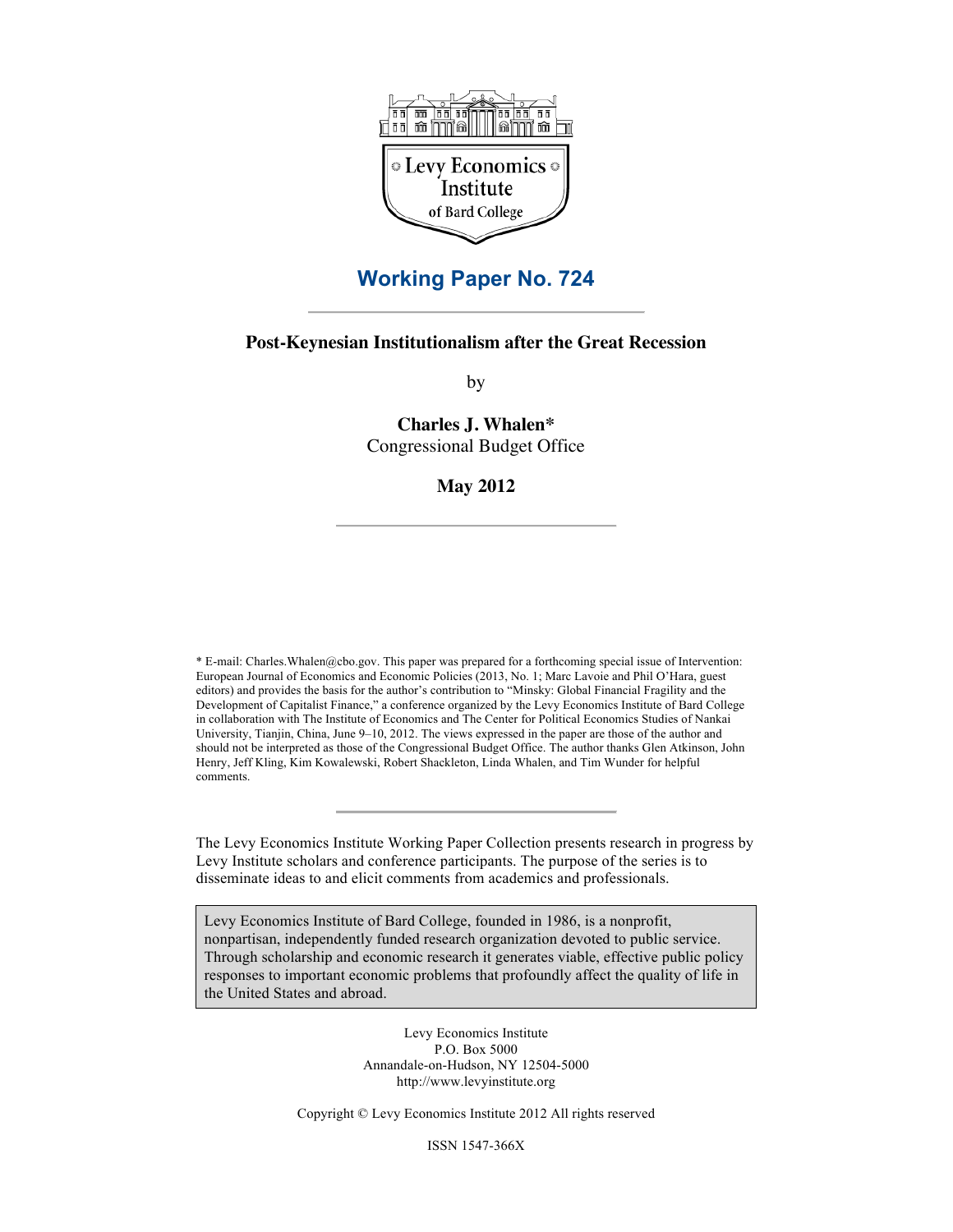# **ABSTRACT**

This paper surveys the context and contours of contemporary Post-Keynesian Institutionalism (PKI). It begins by reviewing recent criticism of conventional economics by prominent economists as well as examining, within the current context, important research that paved the way for PKI. It then sketches essential elements of PKI—drawing heavily on the contributions of Hyman Minsky—and identifies directions for future research. Although there is much room for further development, PKI offers a promising starting point for economics after the Great Recession.

**Keywords:** Post-Keynesian Institutionalism; Institutional Economics; Post-Keynesian Economics; Financial Instability; Money-Manager Capitalism; Hyman Minsky

**JEL Classifications:** B25, B52, E12, E32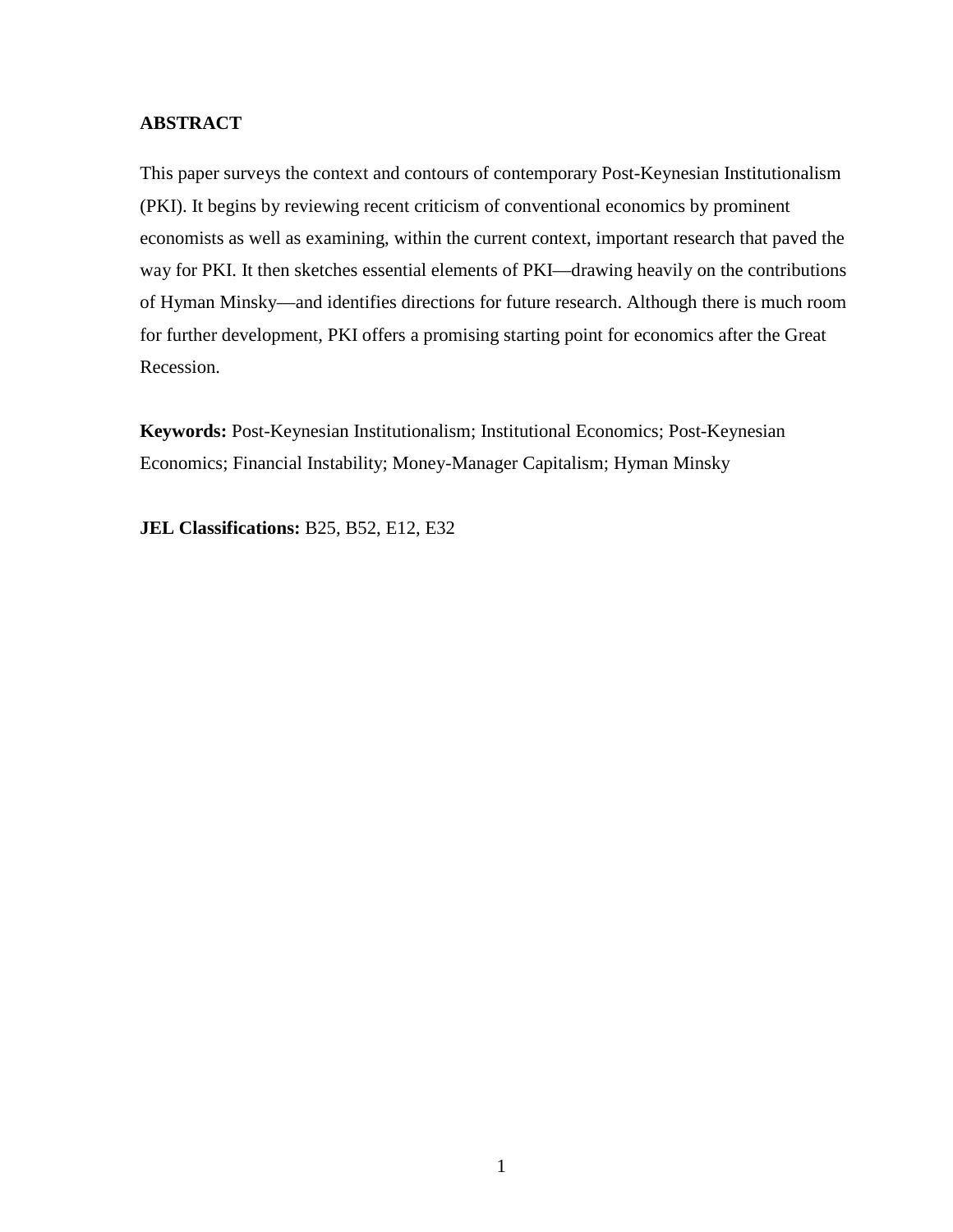# **INTRODUCTION**

In the mid-1970s, Wallace C. Peterson used the occasion of an address before institutional economists to argue that institutionalism and the economics of John Maynard Keynes can be viewed as "two trains on parallel tracks toward a common destination" (Peterson 1977, 202). Today, in the wake of the Great Recession—the worst global economic downturn since the 1930s—those trains have finally reached the station. Their arrival is none too soon for economics and the world economy.

The common destination of institutionalism and the economics of Keynes, the latter of which is currently called Post-Keynesian economics, is Post-Keynesian Institutionalism (PKI). This article surveys the context and contours of contemporary PKI. It begins by reviewing recent criticism of conventional economics by prominent economists as well as examining (against the backdrop of the current context) important research that paved the way for PKI today. Then it sketches essential elements of PKI—drawing heavily on the contributions of Hyman P. Minsky—and identifies directions for future research. Although there is room for much additional work on many topics, PKI offers a promising starting point for economics after the Great Recession.

# **ECONOMICS AND THE RECENT ECONOMIC CRISIS**

The financial crisis that ran from late 2007 through early 2009 did more than traumatize the world economy; it drew widespread attention to some major shortcomings of conventional economics. Paul Krugman pointed out those weaknesses in a number of public lectures and in the pages of *The New York Times*, but he was not alone. Forced to confront the reality of the Great Recession, a number of prominent scholars and policymakers also joined the chorus.

In the summer of 2009, on the heels of his receipt of the Nobel memorial award in economic sciences, Krugman delivered a series of lectures at the London School of Economics. During one of them, he argued that "most of what economists have done in macroeconomics for the past thirty or so years has turned out to be spectacularly useless at best, and positively harmful in some cases" (Krugman 2009a). Krugman advised a return to Keynes for crucial insights that could put economics on a more useful path. He also suggested a way forward, observing that Joseph A. Schumpeter and other prominent economists missed a valuable

2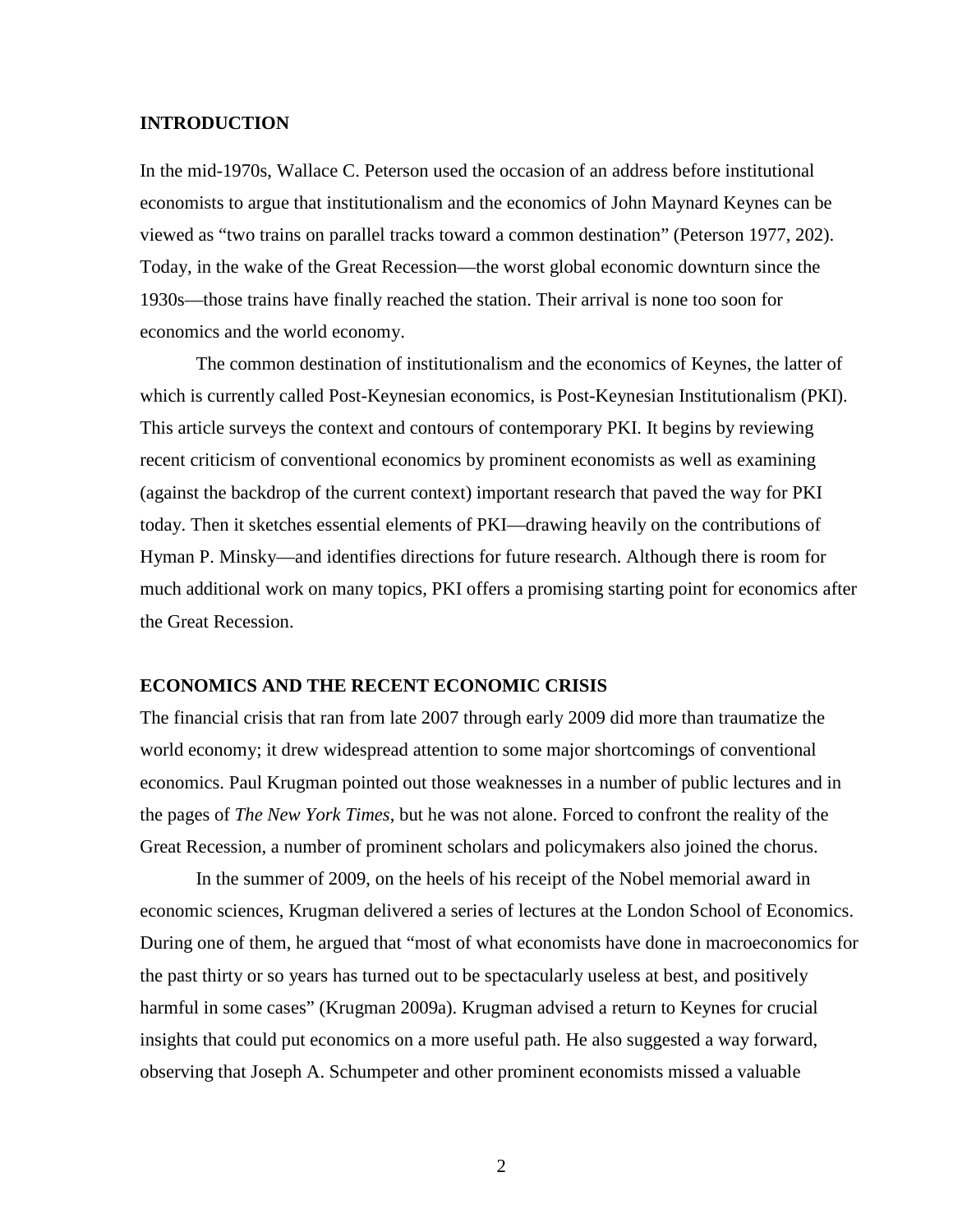opportunity by failing to integrate Keynes's economics with Pre-Keynesian scholarship dominated by the work of institutionalists—on business cycles.

A few months later, Krugman (2009b) wrote an article for *The New York Times* that explained why economists failed to anticipate the global financial crisis. He argued that economists studying the financial sector believed its markets were efficient and inherently stable, and that macroeconomists thought if there was instability then monetary policy alone would be sufficient to set things right. Krugman also argued that at the heart of the profession's failure was its emphasis on rigor, rather than relevance—that is, economics had been weakened by "the desire for an all-encompassing, intellectually elegant approach that also gave economists a chance to show off their mathematical prowess." Describing what economics needs to move forward, Krugman offered two recommendations in addition to again making the case for renewed attention to Keynes: scholarship that questions the efficient-market view of the financial sector, and research that incorporates the realities of finance into macroeconomics.

Krugman's main points are reinforced by other prominent academics and practitioners. Joseph E. Stiglitz (2010, 238), also a recipient of the Nobel award, maintains that economists have become "blinded by their faith in free markets." Franklin Allen, of the Wharton School, argues that most economists were caught flat-footed by the financial crisis because to them it was unimaginable. "It's not just that they missed it; they positively denied it would happen," says Allen, who places much of the blame on the finance world's fascination with the efficient market hypothesis. $<sup>1</sup>$  $<sup>1</sup>$  $<sup>1</sup>$ </sup>

Ricardo J. Caballero, chairman of the economics department at the Massachusetts Institute of Technology from 2008-2011, focuses his critique on macroeconomics. What concerns him most is the core of macroeconomic theory, the so-called dynamic stochastic general-equilibrium (DSGE) approach. According to Caballero, DSGE "has become so mesmerized with its own internal logic that it has begun to confuse the precision it has achieved aboutits own world with the precision that it has about the real one" (Caballero 2010, 85).

Lawrence H. Summers, based at Harvard University and well-known for his academic and policy work, highlights weaknesses of conventional economics at the intersection of

<span id="page-3-0"></span><sup>1</sup> Quoted in "Why Economists Failed to Predict the Financial Crisis," *Knowledge@Wharton*, May 13, 2009. http://knowledge.wharton.upenn.edu/article.cfm?articleid=2234

<span id="page-3-1"></span> $2 \text{ Although Caballero suggests the profession's core "has begun" to confuse theory and reality, the observation that}$ economists put rigor before relevance is, of course, not new. See, for example Gordon (1976).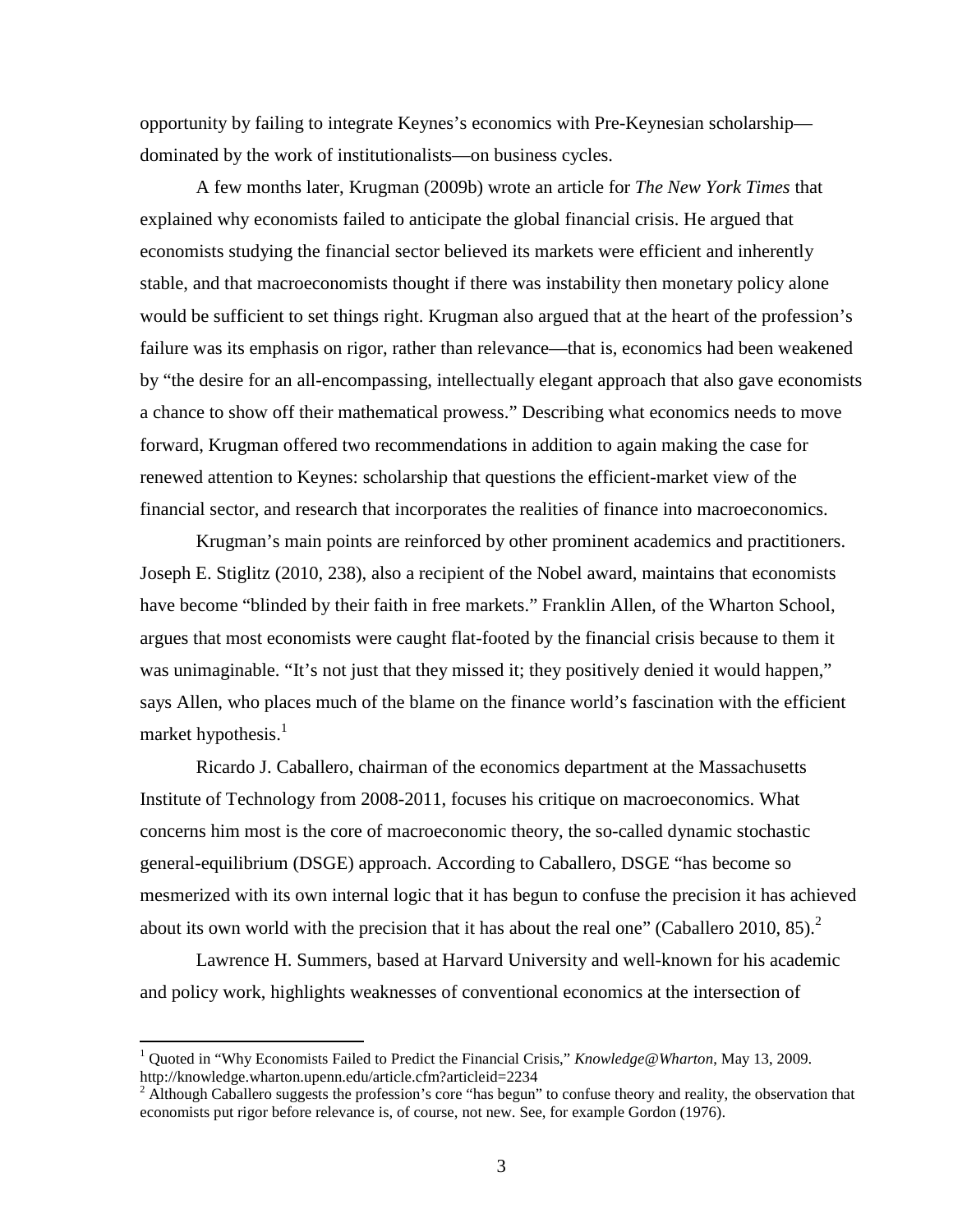macroeconomics and finance. He argues that macroeconomics has not sufficiently adapted to changes in financial markets and new insights from behavioral finance. He adds: "I think economics knows a fair amount. But I also think economics has forgotten a fair amount that's relevant, and it has been distracted by an enormous amount" (Summers 2011).

Economists outside the United States also turned a critical eye toward their profession as a consequence of the financial crisis and Great Recession. For example, Willem Buiter (2009), chief economist at Citigroup in London, writes that conventional economics became "a severe handicap" when central banks had to switch gears from targeting inflation to maintaining financial stability. According to Buiter, most economic theorists adopted a "complete markets" paradigm and an extreme version of the efficient market hypothesis. Their theories "not only did not allow questions about insolvency and illiquidity to be answered; they did not allow such questions to be asked."<sup>[3](#page-4-0)</sup>

# **PKI BEFORE THE GREAT RECESSION**

The attention Krugman and others have drawn to shortcomings of conventional economics puts new light on the longstanding efforts of institutionalists and Post-Keynesians to forge a PKI. With mainstream economists now questioning aspects of the conventional wisdom of their discipline, it becomes instructive to look at some of those earlier efforts. (A comprehensive review is, of course, not possible here.)

In many respects, institutionalism and Post-Keynesian economics were destined to come together. For example, the pioneering work of Keynes and John R. Commons—a major early contributor to institutionalism—shared much in common, especially an interest in stabilizing capitalism and ensuring its viability as a superior alternative to socialism and fascism. In fact, Keynes's biographer identifies Commons as an important influence on Keynes in the 1920s (Skidelsky 2003, 368), and economist Steven Kates demonstrates that Commons—partly through his student Harlan McCracken—had a profound influence on the line of reasoning pursued by Keynes in *The General Theory* (Kates 2011).[4](#page-4-1)

<span id="page-4-0"></span><sup>3</sup> Willem Buiter, "The Unfortunate Uselessness of Most 'State of the Art' Academic Monetary Economics," *Vox*, March 6, 2009. http://www.voxeu.org/index.php?q=node/3210

<span id="page-4-1"></span><sup>&</sup>lt;sup>4</sup> For further discussion of Commons's influence on Keynes, see Whalen (2008a). For more on the common ground shared by Commons and Keynes, see Atkinson and Oleson (1998), Chasse (1991), Crotty (1990), and Tymoigne (2003).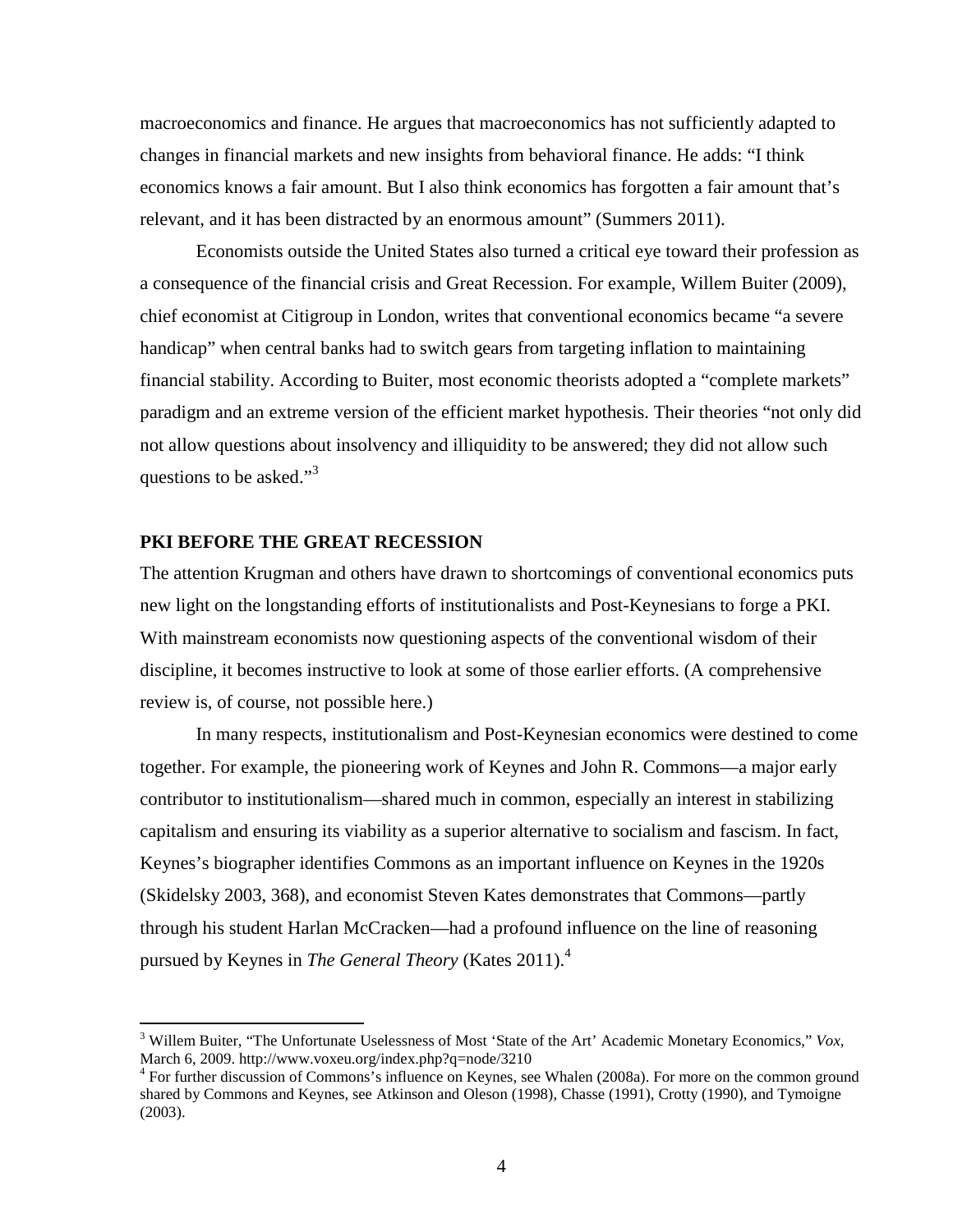The 1970s and early 1980s were a productive period of exploration for scholars interested in the possibility of a PKI. At that time, the institutionalist tradition had fewer followers and less professional influence than it did in the first half of the  $20<sup>th</sup>$  century, but institutionalism still attracted innovative thinkers and even included some illustrious economists (such as John Kenneth Galbraith and Robert Heilbroner) within its camp. Meanwhile, Post-Keynesianism was gaining its identity as a tradition shaped by a small group of economists in the United States and the United Kingdom—including Joan Robinson, Sidney Weintraub, Paul Davidson, and Alfred S. Eichner—and rooted in aspects of Keynes's scholarship not easily accommodated in the neoclassical synthesis that emerged after World War II.

Among the economists looking for a fusion of insitutionalism and Post-Keynesianism at that time were Peterson, Dudley Dillard, W. Robert Brazelton, and Robert R. Keller. Peterson (1977) identified a set of core ideas that he saw as the foundation of both traditions. They include the following: economic activity must be studied as an ever-evolving process; economic behavior rests heavily on widely held conventions and expectations about a fundamentally uncertain future; capitalism has no inherent tendency toward economic equilibrium; conflict is an intrinsic part of social life; money is the key institution of modern capitalism; and the state is a vital economic actor and can be used for good or for ill. Dillard (1980) stressed that both traditions give special attention to how financial institutions and profit expectations are factors explaining business cycles. Brazelton (1981) observed that institutionalists and Post-Keynesians have a common interest in real-world wage and price determination, including the institutional determinants of wages and the macroeconomic significance of mark-up pricing. Keller (1983) added that the traditions are complementary because institutionalism offered a deeper consideration of the role of government in the economy, while Post-Keynesianism offered a more fully developed analysis of economic problems such as stagflation.

In the United States in early 1980s, the time certainly seemed right for institutionalists and Post-Keynesians to unite. The economy had just experienced a period of extraordinarily high inflation and was confronting what was at that point the worst downturn since the Great Depression. Ray Marshall (1983), a University of Texas economist and former US Secretary of Labor, surveyed the landscape of discredited economic theories—including monetarism and supply-side economics—and called for a synthesis of institutionalism and Post-Keynesian economics.

5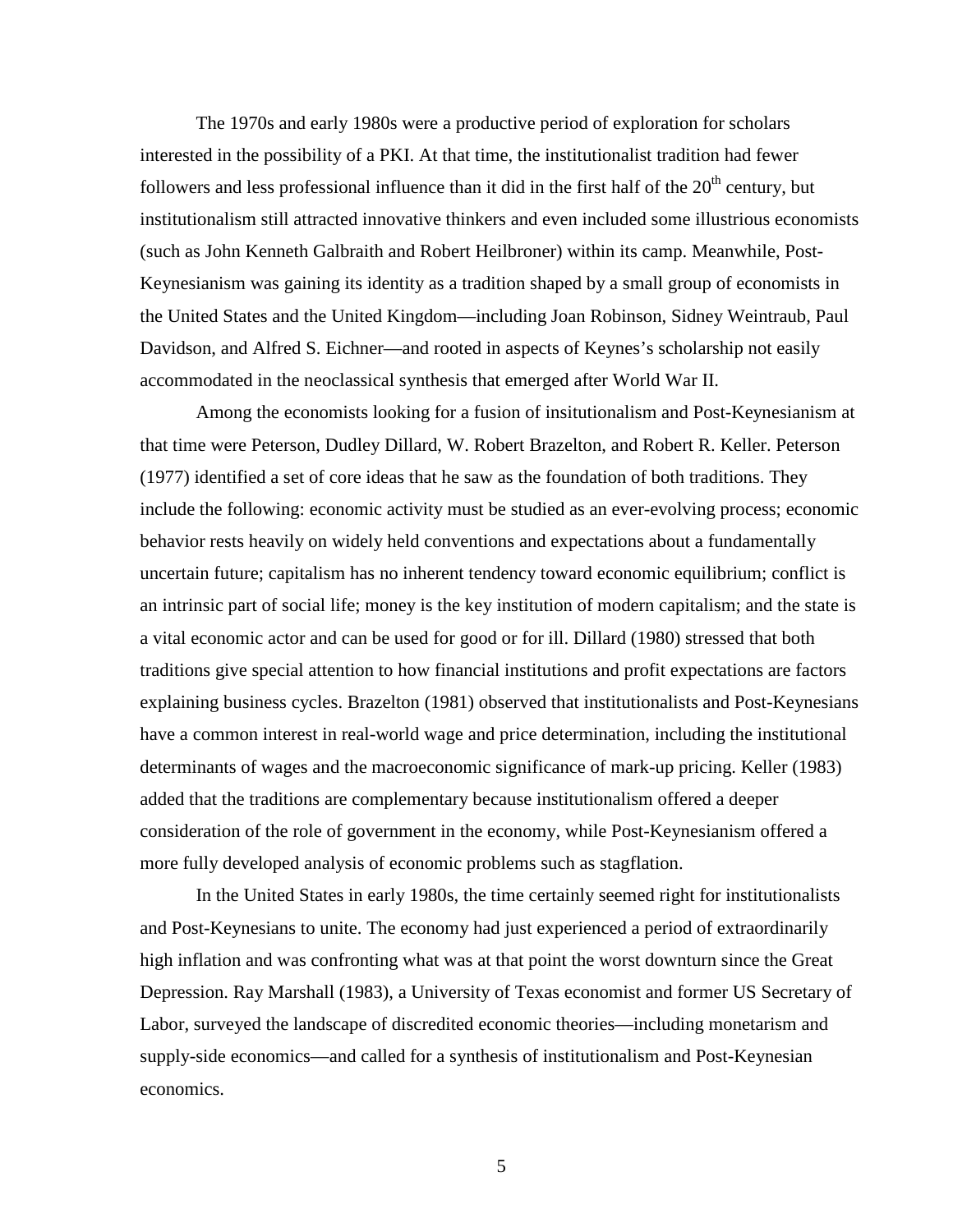Charles K. Wilber and Kenneth P. Jameson, who were then both at the University of Notre Dame, answered Marshall's call with *An Inquiry into the Poverty of Economics* (Wilber and Jameson 1983). It explicitly offers PKI as an alternative to conventional economics and other economic paradigms. In particular, it describes PKI as holistic (in other words, it sees a world in which institutions shape economic life and where the "economy" is not neatly separated from other social spheres), systemic (interdependencies are pervasive), evolutionary, and driven by an interest in understanding and resolving real-world economic problems. The book also builds on John Kenneth Galbraith's analysis of the "bimodal economy"—which describes the nature and interaction of a US economy with about a thousand large corporations at its core and many thousands of small firms at its periphery—and uses that analysis and other institutionalist and Post-Keynesian insights to address the problem of stagflation.

Although their PKI foundation was well-constructed, Wilber and Jameson failed to receive much attention because their book appeared just as inflation was being beaten down. They had identified an important, real-world problem, but PKI needed a new focus if it was to advance after the mid-1980s. The economics of Hyman Minsky provided that focus: the study of economic instability, with special emphasis on the interaction of finance and macroeconomics.

Minsky was a monetary economist interested in how financial institutions affect business cycles and the trajectory of US economic development. Although he considered himself a Keynesian, Minsky's scholarship contains evidence of a much wider set of influences, including the evolutionary economics of Joseph Schumpeter and the institutionalism of Wesley C. Mitchell (see, for example, Minsky 1990). In fact, Minsky wrote in 1969 that monetary economics "cannot escape being institutional economics" (Minsky 1969, 225). He was accepted by his colleagues as both a Post-Keynesian and an institutionalist, and used receipt of the Veblen-Commons Award from the Association for Evolutionary Economics as an opportunity to stress not only the affinity between Keynes and Commons but also the continuing relevance of that affinity (Minsky 1996, 357).

Minsky is best known for his financial instability hypothesis, but also devoted much of the last decade of his life (while serving as a distinguished scholar at the Jerome Levy Economics Institute) to examining the emergence of what he called money manager capitalism. The financial instability hypothesis—which Minsky developed early in his career and polished while teaching at Washington University—explains how financial fragility is endogenously

6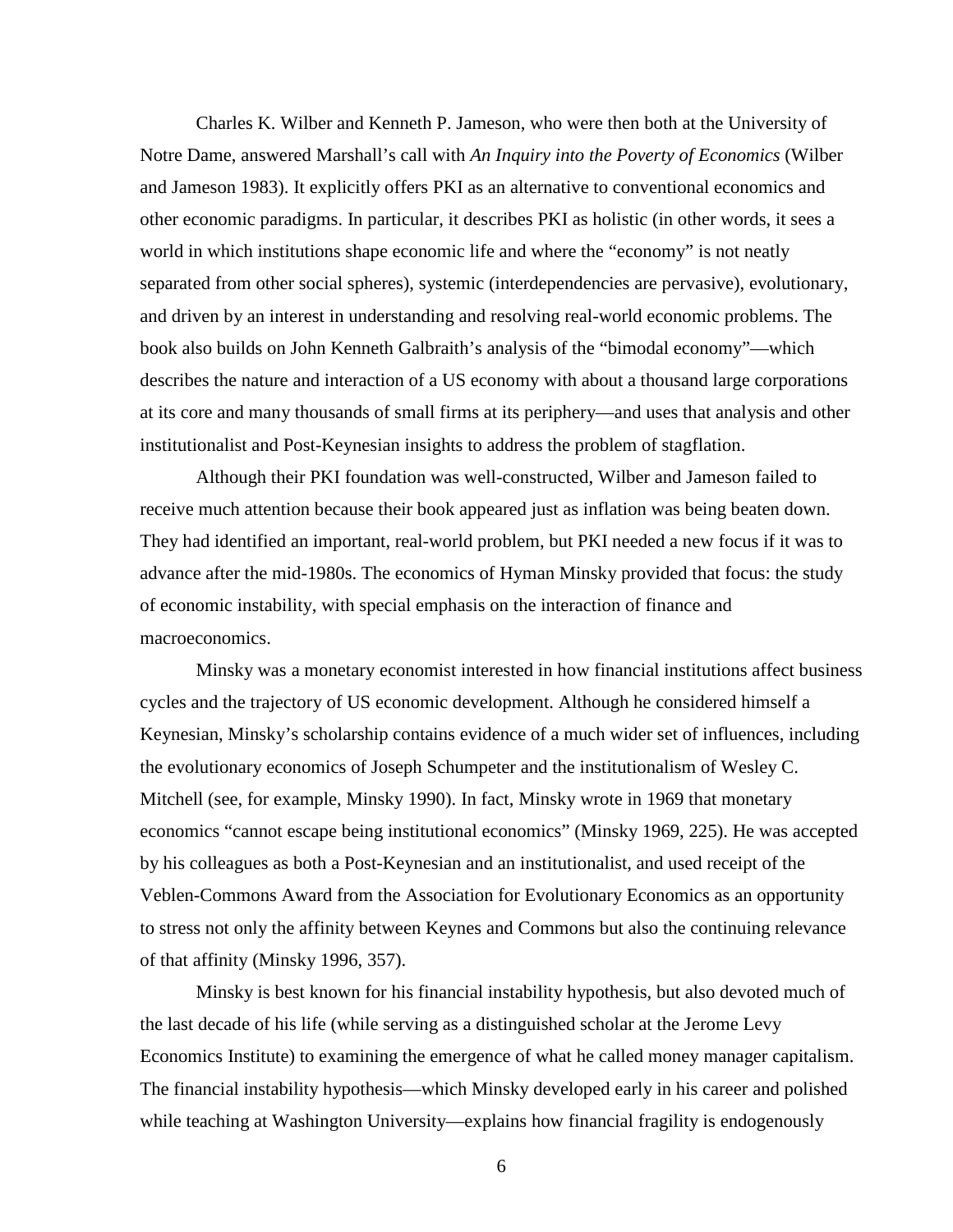generated during periods of economic growth, leading to credit crunches and possibly even severe economic downturns.<sup>5</sup> [M](#page-7-0)oney manager capitalism is the term Minsky coined to highlight the dominant position that institutional investors came to hold in the US economy in the 1980s, a position they used to influence both corporate decision-making and public policy.<sup>[6](#page-7-1)</sup>

Today, a number of economists see themselves as institutionalists *and* Post-Keynesians.[7](#page-7-2) Not all of them build on the work of Minsky, but many do. That is not surprising. Indeed, in the midst of the recent financial crisis, economist Robert Pollin wrote, "We are all Minskyites now" (Pollin 2008). The current dissatisfaction with conventional economics certainly provides an opening for PKI.

# **SOME ESSENTIALS OF PKI**

PKI can be described today as an intellectual tradition that fuses adherence to an institutionalist viewpoint with the use of some powerful Post-Keynesian tools of analysis. In particular, the following are some essential elements of  $PKI<sup>8</sup>$  $PKI<sup>8</sup>$  $PKI<sup>8</sup>$ .

# **1. PKI Rests on an Institutionalist Foundation**

According to William M. Dugger (1996), institutionalists define economics as the study of realworld processes of social provisioning and the definition provides their school of thought with its underpinnings. PKI is also grounded in that definition.

Some important implications of Dugger's definition should be readily apparent. PKI focuses on actual economic life; its adherents recognize that all theory is an abstraction from a complex world, but they seek theories that incorporate realistic assumptions, even if less realism would enable construction of more formal models. PKI adopts a broad conception of its subject matter; social provisioning involves more than buying and selling, and more than pursuing goals by means of maximization. (As Wilber and Jameson stress, economic life is holistic and systemic, so the boundaries between the economy and other social spheres are always

<span id="page-7-0"></span> $<sup>5</sup>$  For statements of the financial instability hypothesis, see, for example, Minsky (1992), Minsky (1982), and</sup> Minsky (1975).

<span id="page-7-2"></span><span id="page-7-1"></span> $6$  For a discussion of money manager capitalism, see, for example, Minsky (1996).

<sup>&</sup>lt;sup>7</sup> See, for example, Kaboub (2011), Liang (2011), Niggle (2006), Todorova (2009), Zalewski and Whalen (2010). and Waller (2005).

<span id="page-7-3"></span><sup>&</sup>lt;sup>8</sup> This section is not comprehensive. For example, an extended examination of PKI elements would include a discussion of the microeconomics of administered prices as well as attention to an institutionally grounded approach to labor markets. For important contributions on those topics, see Lee (1996) and Appelbaum (1979), respectively.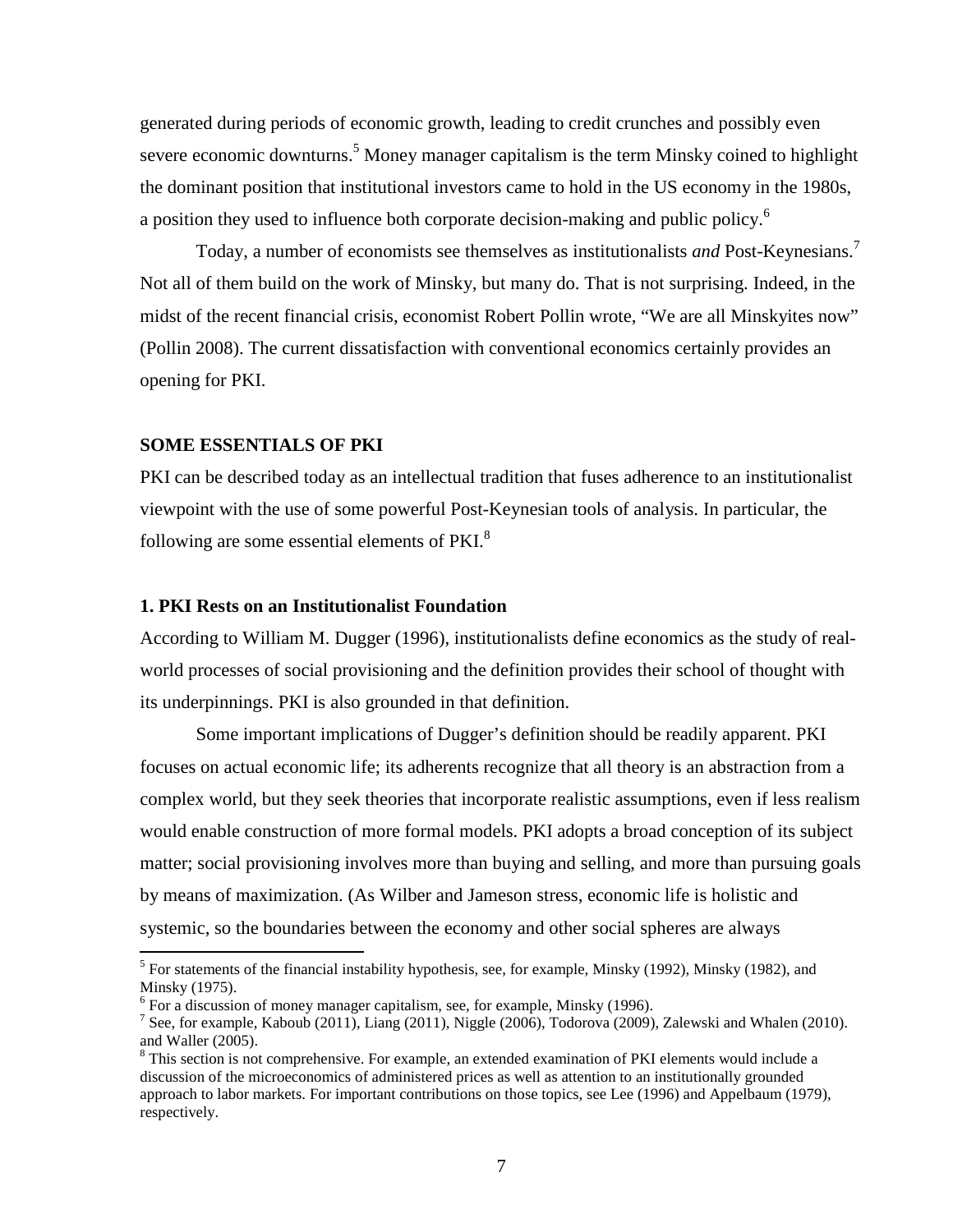imprecise.) And PKI emphasizes that economic life is dynamic: economic activity occurs in a world with a past (that conditions but does not entirely predetermine subsequent events), present, and future—and nearly all aspects of the economic system are constantly evolving.

Other implications may be less obvious, but are still significant. For example, PKI recognizes that people are social creatures, who act in a world of uncertainty. Although people often act as individuals, the ends and means they pursue—indeed, even their understanding of the world around them—are largely socially constructed. In other words, human behavior is shaped by social engagement and the influence of social institutions. The recognition that people are social creatures also underscores the reality that economic life involves interaction, which frequently involves cooperation, but also involves other forms of interaction, including conflict, dependence, care, and nurturing.<sup>[9](#page-8-0)</sup> That recognition also highlights the pervasiveness of power relations and the limitations that social life necessarily places on individual freedom.<sup>[10](#page-8-1)</sup> In addition, an uncertain future means that people act on the basis of expectations, not absolute certainty; it also means that people frequently rely on habits and social conventions; expectations are often unmet; lessons are learned through experience; and both ends and means are subject to constant reconsideration. $11$ 

Another implication is that PKI sees institutions, not impersonal forces or universal laws of nature, as the balancing wheel of the economy. To be sure, societies often rely on the price system to influence the allocation of resources. But the price system—the market mechanism is itself a social institution. Societies create markets and other institutions to help people accomplish more than would be possible otherwise, to resolve conflicts, and to reduce uncertainty. Understanding the institutional setting (including key features of the economy's structure as well as actual processes of wage and price setting) is an essential part of understanding real-world economic activity.[12](#page-8-3)

<span id="page-8-1"></span><span id="page-8-0"></span> $9^9$  For further discussion of such interaction, see, for example, Folbre (2001) and May (1996).

<span id="page-8-2"></span> $10$  For an institutionalist discussion of power, see Galbraith (1979). For more on freedom and the limitations—and opportunities—associated with a social existence, see the section below on government's role in the economy. <sup>11</sup> Uncertainty and expectations combine in Commons's foundational concept of "futurity;" see Atkinson and Whalen (2011).

<span id="page-8-3"></span><sup>&</sup>lt;sup>12</sup> For a similar view, see Piore and Sable (1984), especially p. 4. See also Dillard (1986), Foster (1981), and Thompson (1967).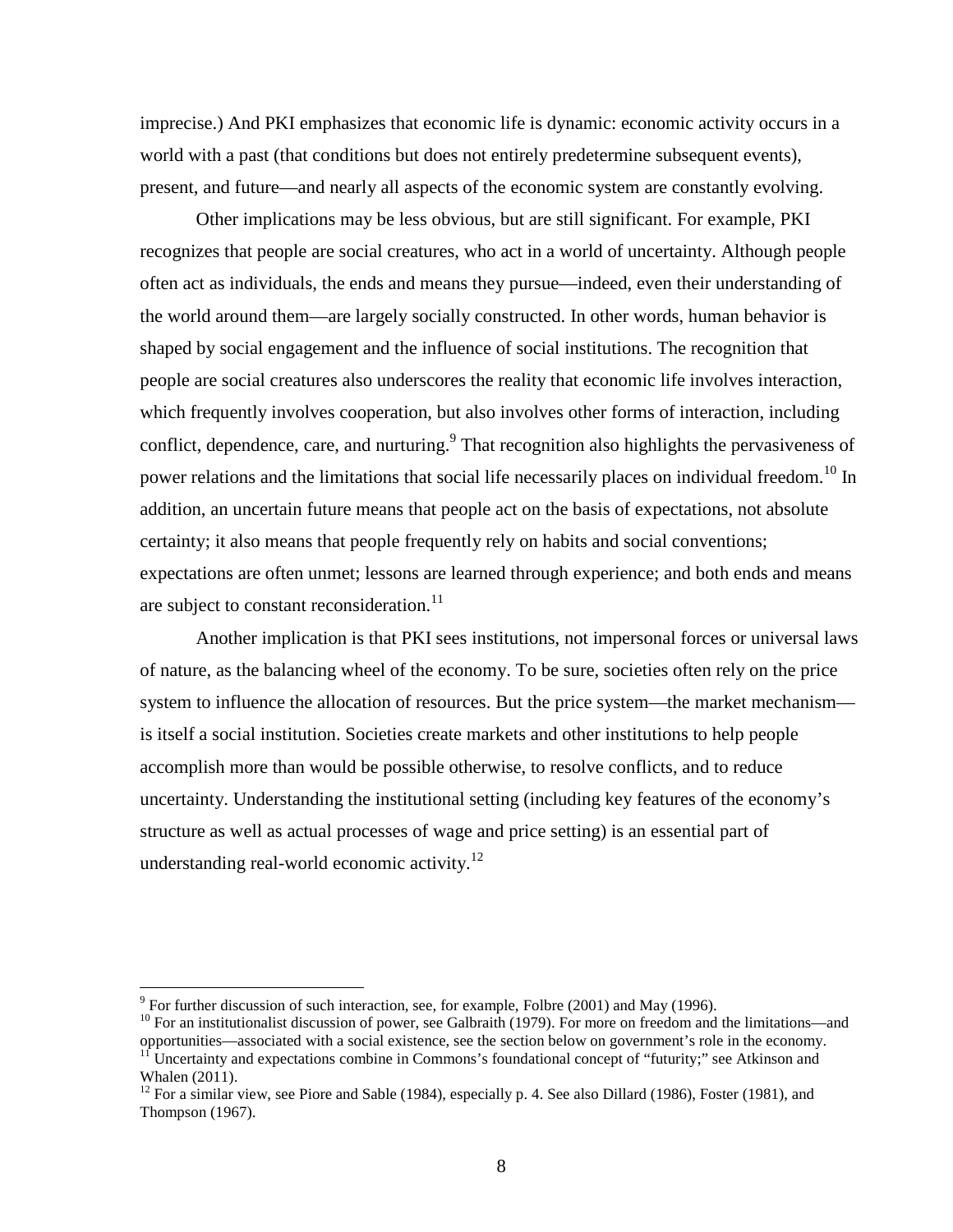#### **2. PKI Recognizes Constant Change as the Inescapable Reality of Capitalism**

In economics and political science, it recently became fashionable to draw attention to the varieties of capitalism.<sup>[13](#page-9-0)</sup> Institutional economics has always appreciated that capitalism varies acrosscountries and over time.<sup>14</sup> PKI has, as well. Indeed, post-Keynesian institutionalists often quote Minsky's quip, "Capitalism comes in at least as many varieties as Heinz has of pickles."[15](#page-9-2)

The price system often exhibits equilibrating tendencies, but market dynamics can also involve cumulative causation and hysteresis, which means that real-world markets may not rapidly or even fully correct themselves in the wake of a downturn. In PKI, rational decisionmaking about an uncertain future can lead to booms, severe downturns, and economies that stall at far below potential for extended periods.[16](#page-9-3) Moreover, economic change occurs even when the economy is stuck in a slump. As Schumpeter (1976 [1942], 83) writes, "Creative destruction is the essential fact of capitalism."

Schumpeter (1976 [1942], 82-85) stresses that the dynamic force of capitalism "incessantly revolutionizes the economic structure *from within*" (emphasis in original). He adds: "The fundamental impulse that sets and keeps the capitalist engine in motion comes from the new consumers' goods, the new methods of production or transportation, the new markets, the new forms of industrial organization that capitalist enterprise creates." Moreover, creative destruction is especially relevant to the financial sector. As Minsky (1993, 106) writes, "Nowhere is evolution, change, and Schumpeterian entrepreneurship more evident than in banking and finance, and nowhere is the drive for profits more clearly the factor making for change."

# **3. PKI Begins with a Wall Street Paradigm**

Conventional economics is constructed around the notion of a barter economy. The starting point is that of a village fair: Money, finance, capital assets, and production can all be added, but the paradigm assumes that the central features of capitalism can be grasped without them. In

<span id="page-9-0"></span> $13$  On the varieties of capitalism, see Hall and Soskice (2001), for example.

<span id="page-9-1"></span><sup>&</sup>lt;sup>14</sup> For example, Commons (1934, 766) writes: "Capitalism is not a static or single concept"; see Commons (1934, 763-908) and Atkinson and Whalen (2011).

<span id="page-9-2"></span><sup>&</sup>lt;sup>15</sup> The reference, of course, is to the Heinz slogan, "57 Varieties."

<span id="page-9-3"></span><sup>&</sup>lt;sup>16</sup> As Minsky (1986, 177) writes, there may be a path out of a severe downturn and back to full employment by means of price flexibility and wage cuts, but if there is such a path, "it may well go by way of hell."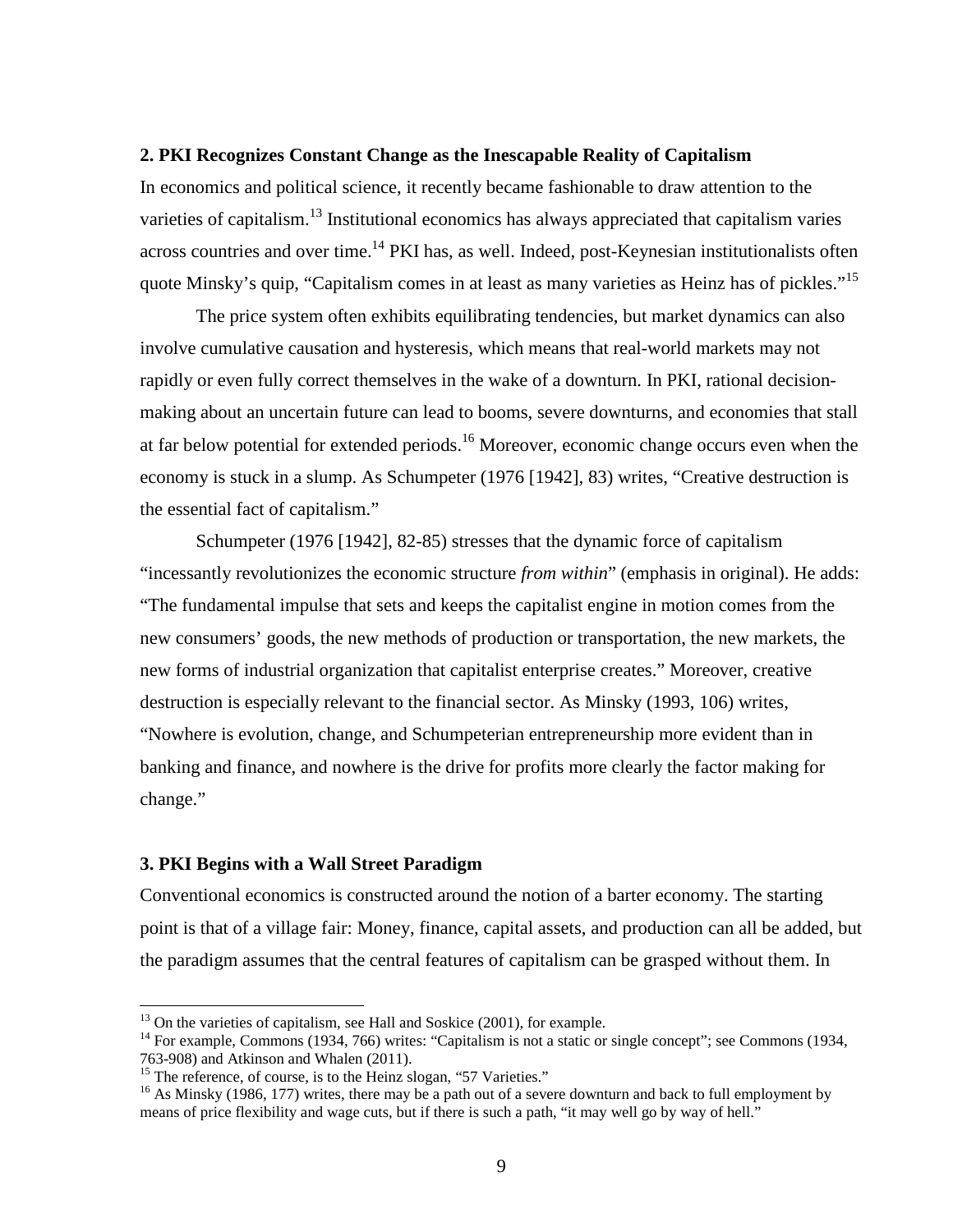contrast, the Wall Street paradigm—described most fully by Minsky (1975), but also implicit in institutionalism and in Keynes—recognizes that capitalism is driven by the pursuit of financial gain, that production precedes market exchange, and that finance precedes production.

The Wall Street (or financial) paradigm studies the dynamics of contemporary capitalism by characterizing all economic units by their financial portfolios. In all sectors, people and organizations constantly face the need to decide what assets to acquire and how to finance them. The result is a dynamic, paper world of financial liabilities, cash-flow commitments, and interrelated balance sheets—all dependent on expectations made against the backdrop of an uncertain future and an irreversible past (Minsky 1969, 227).

The recent financial crisis—in which over-indebtedness played an important role—has highlighted the value of looking at the economy through the lens of the Wall Street paradigm. Thus, it is not surprising to find that approach used by many contemporary economic analysts. For example, Moody's Analytics examined the state of the US economy in May 2011 by reviewing the balance sheets of corporations, households, banks, and the federal government  $(Zandi 2011).$ <sup>[17](#page-10-0)</sup>

The Wall Street paradigm is also implicit in the "financial balances" model used by economists at Goldman Sachs to examine the US economic outlook. That model uses a framework championed by the late Wynne Godley, a Cambridge University economist and Levy Economics Institute colleague of Minsky during the 1990s, which focuses on the gaps between income and spending within the different sectors of the economy.<sup>[18](#page-10-1)</sup> Although imbalances of the different sectors must add up to zero at the end of each period for the purpose of national income accounting (that is, the private sector balance plus the public sector balance must equal the US current account balance), the Goldman Sachs economists—Hatzius and Stehn (2011a; 2011b)—stress that this need not be the case in terms of spending intentions:

If all sectors taken together try to reduce their financial balance—i.e. increase spending more than income and finance the difference by borrowing more or running down their cash balances—the economy will tend to grow above

<span id="page-10-0"></span> $17$  The point here is not to suggest that the Wall Street paradigm is new (only that it is relevant and used by today's analysts). In fact, even neoclassical Keynesians used this approach decades ago; see, for example, Brainard and Tobin (1968).

<span id="page-10-1"></span><sup>&</sup>lt;sup>18</sup> The Godley framework has also been used by institutionalists and Post-Keynesians to stress that economists' conventional notion of "national saving" (private saving + government saving + foreign saving) is misleading, since if the government sector is saving, then some other sector (or sectors) must not be, by definition. See, for example, Scott Fullwiler, "The Sector Financial Balances Model of Aggregate Demand," *The Wall Street Pit*, July 18, 2009. http://wallstreetpit.com/8568-the-sector-financial-balances-model-of-aggregate-demand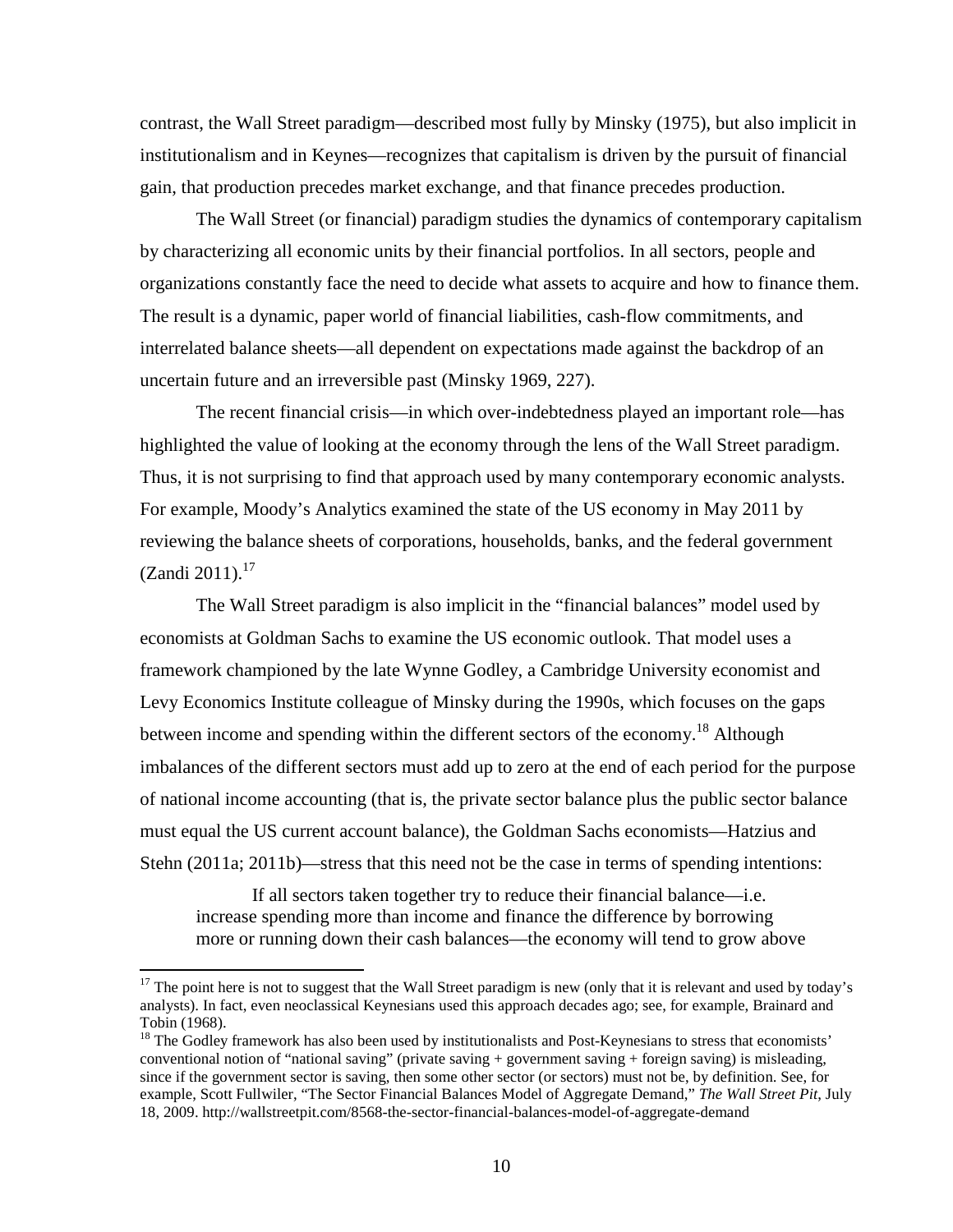potential. Conversely, if all sectors taken together try to increase their financial balance—i.e. increase spending less than income and use the difference to accumulate cash or pay down debt—the economy will tend to grow below potential. This suggests that we may be able to predict the ups and downs of the business cycle if we can predict the ups and downs of the *ex ante* financial balances of the different sectors.

#### **4. PKI Approaches Macroeconomics from a Business Cycle Perspective**

The business cycle has been part of life in a capitalist economy since at least the early 19<sup>th</sup> century. But PKI goes beyond arguing that capitalism is prone to booms and downturns. It argues that the endogenous generation of business cycles "is a basic characteristic" of contemporary capitalism (Minsky 1975, 164).

PKI does not offer a single explanation for all cycles. Indeed, Wesley C. Mitchell, institutional economist and founder of the National Bureau of Economic Research, stressed that "each new cycle presents idiosyncrasies" (Mitchell 1941, ix). But credit expansions and contractions have often been important factors in the business-cycle literature of institutionalism. The cycle perspective of PKI is also informed by the insights of Minsky, who traces business cycles to the interplay of two features of the economy that have become nearly synonymous with modern capitalism: a) capital assets that are expensive and long-lived, and b) institutions of finance that allow short-term financing and position taking (see, for example, Minsky 1975).

PKI draws on the insights of Mitchell, Minsky, and other institutionalists and Post-Keynesians for the purposes of developing and refining a multidimensional, integrated, and evolutionary analysis of the business cycle. Such an analysis aims to explain expansion, boom, crisis, downturn, and recovery in a coherent fashion. It also aims to identify why each of those states is transitory, how one state develops into the next, and what can be done (by means of institutional adjustment) to dampen downturns and sustain periods of prosperity.

# **5. PKI Incorporates the Financial Instability Hypothesis into its Analyses**

That hypothesis represents an alternative to the efficient market hypothesis of financial markets, but also includes a theory of the business cycle. While the financial instability hypothesis (FIH)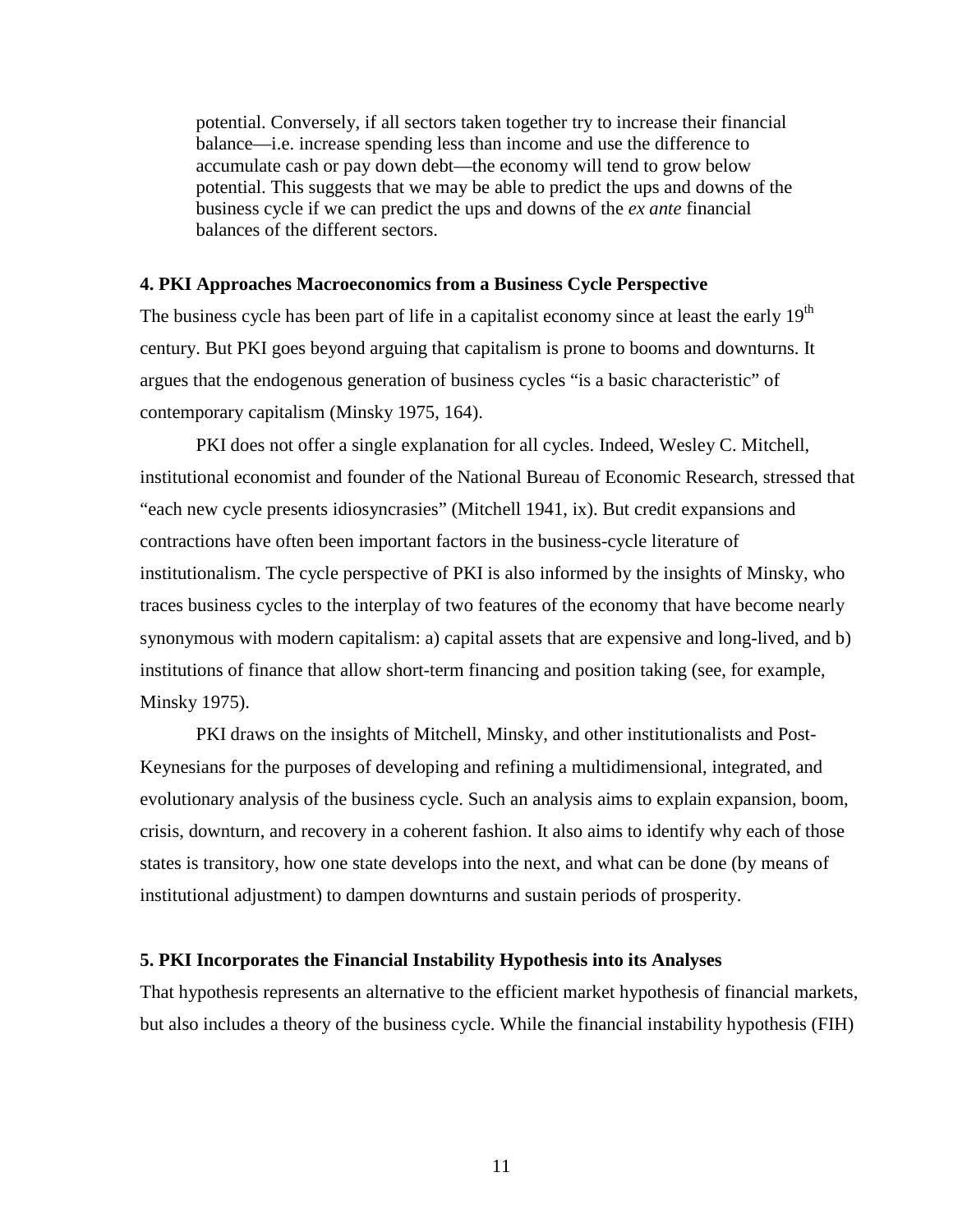is rooted in the work of Minsky, the Post-Keynesian institutionalists have recently made fruitful extensions by combining consumer spending and inequality into their analyses.<sup>[19](#page-12-0)</sup>

The FIH can be seen as an alternative to the notion of efficient markets, which (as suggested earlier) was popular in economics and finance before the recent crisis. According to the perspective of efficient markets, participants in financial markets are not, as a group, predisposed to overconfidence and other biases. In contrast, the FIH treats bubbles and crises as recurrent features of the economic landscape. A key difference is that analyses rooted in an efficient-markets viewpoint apply probability analysis and risk-management tools, while the FIH is designed for decisions that are fundamentally uncertain. As a result, the FIH accommodates herd behavior and sudden changes in expectations; it is also broadly compatible with the insights of Andrew W. Lo (originator of the "adaptive markets hypothesis") and other contributors to behavior finance. $20$ 

According to Minsky's FIH, the financial structure of our economy becomes more and more fragile over a period of prosperity. Minsky (1986, 206-213) describes that process as the evolution from "hedge" to "speculative" and, eventually, to "Ponzi" financing. At the start of an economic expansion, business enterprises usually take a conservative approach to financing, so their cash flow is generally sufficient to cover their full debt obligations (interest and principal); this is hedge finance. However, enterprises in profitable and growing segments of the economy are rewarded for taking on increasing amounts of debt, so more and more firms take on debts that require refinancing when the principal is due for repayment; this is speculative finance. The success of such firms (and the economic expansion) emboldens others, and some enterprises eventually pile up so much debt that they require refinancing merely to make interest payments; this is Ponzi finance (named after financial schemer Charles Ponzi). In the end, some Ponzi units cannot sustain themselves, sending shockwaves through the economy that can diminish business expectations, provoke deleveraging, and trigger a debt-deflation.<sup>[21](#page-12-2)</sup>

The FIH includes an investment theory of the business cycle. As in Keynes (1937), particular attention is given to investment because it is generally the most volatile component of aggregate demand. Investment depends on the price of capital assets in relation to the price of current output and on financing demand and credit availability, which means that investment

<span id="page-12-0"></span><sup>&</sup>lt;sup>19</sup> For references on the FIH, see footnote 3 above.

<span id="page-12-1"></span><sup>&</sup>lt;sup>20</sup> For further discussion of the work of Lo and its compatibility with PKI, see Brazelton and Whalen (2011).

<span id="page-12-2"></span> $21$  After some time, of course, hedge financing again dominates—and the cycle begins anew.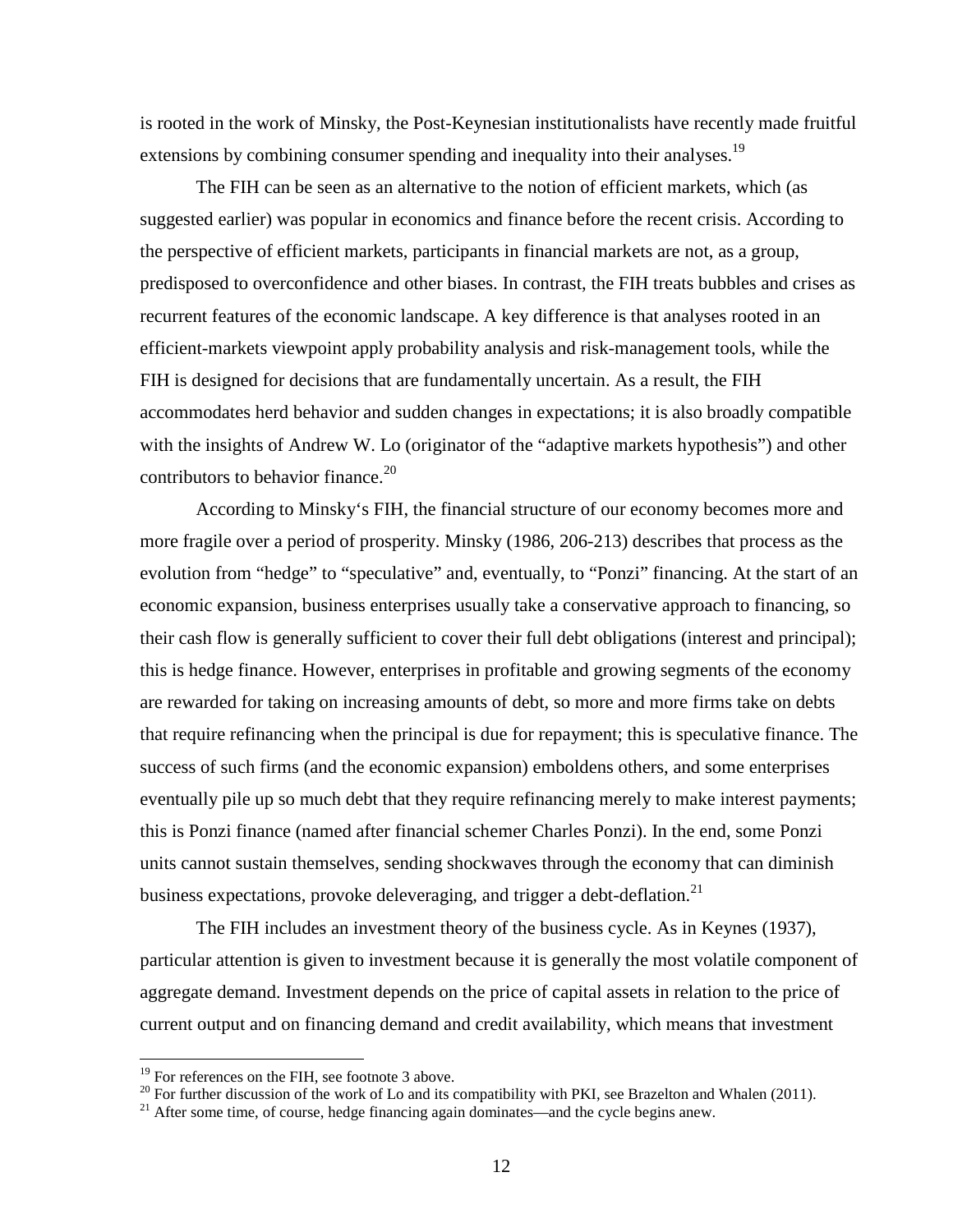rests heavily on expectations about an uncertain future. As an economy evolves away from hedge and toward Ponzi finance, investment increases—which means that aggregate demand, employment, and output rise, and recovery gives way to an expansion and boom. Later, financial fragility reaches its limit, resulting in a financial crisis that—in the absence of adequate countervailing public-policy action or institutional containment mechanisms—becomes an economic downturn and perhaps even a depression. As inventories are depleted and capital assets wear out or become obsolete, expectations will eventually favor renewed investment, but (as mentioned earlier) the economy can be stuck far below potential for some time.

Minsky's FIH provides important insight into the recent global financial crisis and Great Recession, but recent events also highlight the need for extensions to his analysis.<sup>[22](#page-13-0)</sup> Post-Keynesian institutionalists have responded by bringing consumer spending and inequality into their analyses. For example, Fadhel Kaboub (2011) stresses that although mortgage-related debt played a major role in the Great Recession, that downturn was worsened by significant US income inequality and high levels of other forms of consumer indebtedness (such as credit card debt), both of which can be traced in large part to decades of wage stagnation.<sup>[23](#page-13-1)</sup>

#### **6. PKI Builds on the Schumpeter-Minsky Theory of Capitalist Development**

The money manager capitalism that Minsky highlighted while working at the Levy Economics Institute is the latest stage in a theory of capitalist development that Minsky acquired while studying with Schumpeter at Harvard.<sup>[24](#page-13-2)</sup> According to that theory, capitalism in the US passed through four stages—commercial capitalism, industrial capitalism, financial capitalism, and managerial capitalism—before money manager capitalism emerged in the early 1980s (Minsky 1996, 1993, 1990).

The Schumpeter-Minsky theory of capitalist development is institutionally grounded and finance driven. It holds that capitalist development is shaped by the institutional structure and that this structure is always evolving in response to profit-seeking activity. The financial system takes on special importance in the theory because that system is particularly prone to innovation.

<span id="page-13-0"></span> $22$  For analyses that apply the FIH to the recent crisis, see, for example, Barbera (2009), Fernandez et al. (2008), and Whalen (2011a, 2007).

<span id="page-13-1"></span><sup>&</sup>lt;sup>23</sup> For discussions of instability and inequality, see also Brown (2008), Tymoigne (2007), Weller and Sabatini (2007), Wunder (2012), and Zalewski and Whalen (2010).

<span id="page-13-2"></span> $^{24}$  Until his death in 1950, Schumpeter was the adviser of Minsky's doctoral dissertation.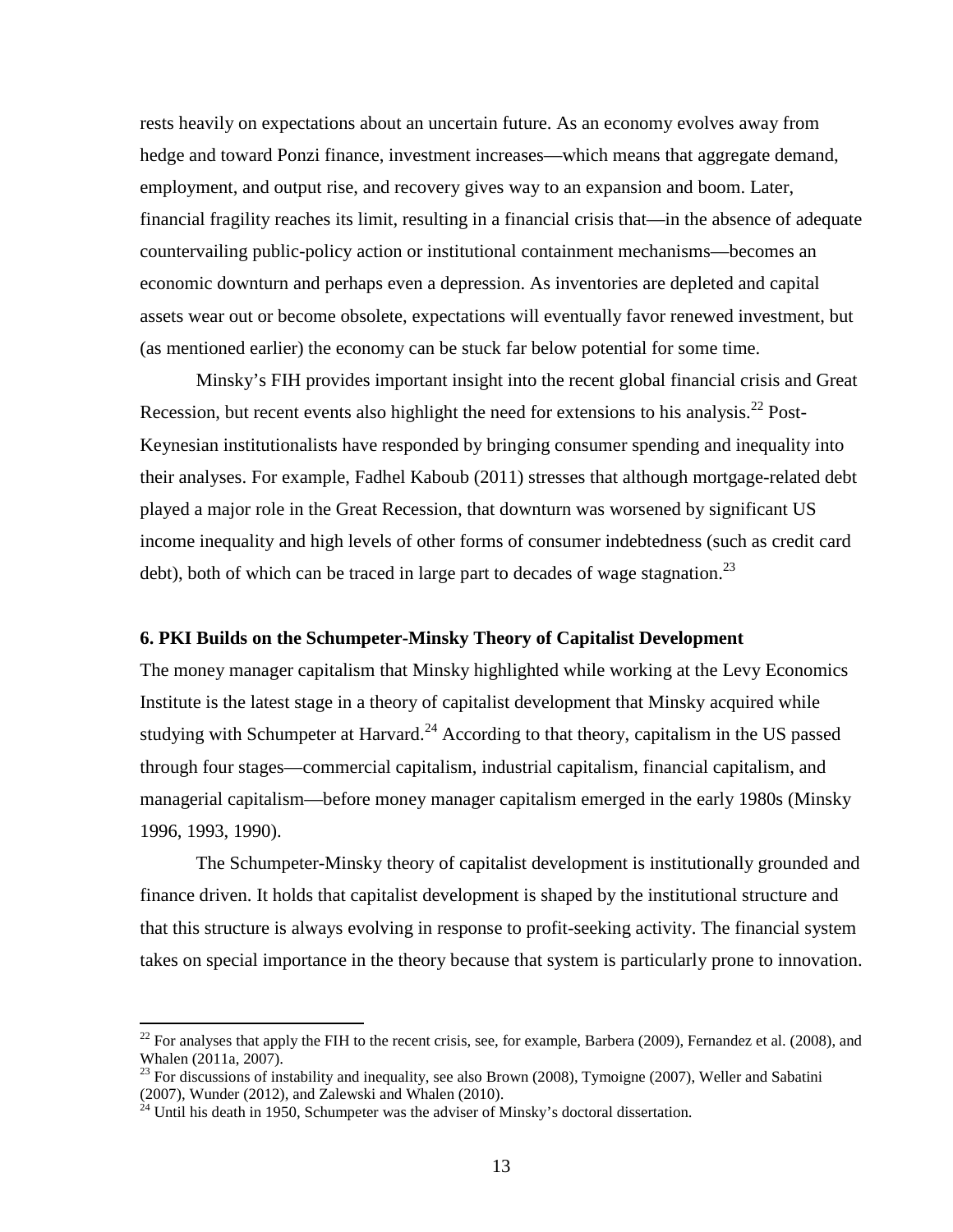Moreover, finance and industrial development are in a symbiotic relation, so financial evolution exerts a strong influence on the evolution of the economic system as a whole (Whalen 2001).<sup>[25](#page-14-0)</sup>

Money manager capitalism is characterized by the strong influence of institutional investors upon economic decision-making, by increased worker insecurity and rising income inequality, and by a fast pace of financial innovation. The aim of money managers, and the sole criterion by which they are judged, is maximization of the value of investments made by fund holders. Business leaders, therefore, have responded by becoming highly sensitive to short-term profits and the stock-market valuation of their firms. This has led to a wide variety of corporate restructurings, as well as to labor force downsizing, outsourcing, and offshoring, all of which have fueled worker insecurity and income inequality. Money manager capitalism has also fueled financial innovation, especially securitization.[26](#page-14-1)

### **7. PKI Appreciates the Inevitable and Creative Role of Government in Economic Life**

Conventional economics maintains that the proper role of government is to serve as a corrective entity—that is, to correct for market failures such as the existence of externalities. In contrast, PKI views the government as an unavoidably creative entity. PKI also recognizes that government's creative effort can be directed toward at least three different conceptions of efficiency, and that public policy may often be shaped by other important considerations, as well.

Government is an inevitable participant in economic life. Human conflict and power struggles seldom remain private matters. As Commons (1909, 79) wrote, "The contest of economic classes or interests enters the field of politics, the laws of the land, and even the very framework of government." Indeed, governments exist to address such conflict. In fact, this is reflected in the Declaration of Independence, which makes clear at the outset that governments must be established to secure the liberties of individuals.

Securing liberties entails more than enumerating and enforcing rights; it requires establishing limits. Setting boundaries on freedom in economic and social life is a fundamental role of government. No society can offer boundless and absolute freedom for all—ensuring the

<span id="page-14-0"></span> $^{25}$  Key questions to be asked at each stage of development are: What is being financed? What is the pivotal source of external financing? And, what is the balance of economic power between those in business and banking?  $26$  For further discussion of money manager capitalism—and its flipside, worker insecurity—see, for example,

<span id="page-14-1"></span>Liang (2011), Minsky and Whalen (1996-1997), Tavasci and Toporowski (2010), Van Lear (2002), Whalen (2008b, 2002, 1997), Wray (2009), Zalewski (2004, 2002), and Zalewski and Whalen (2010).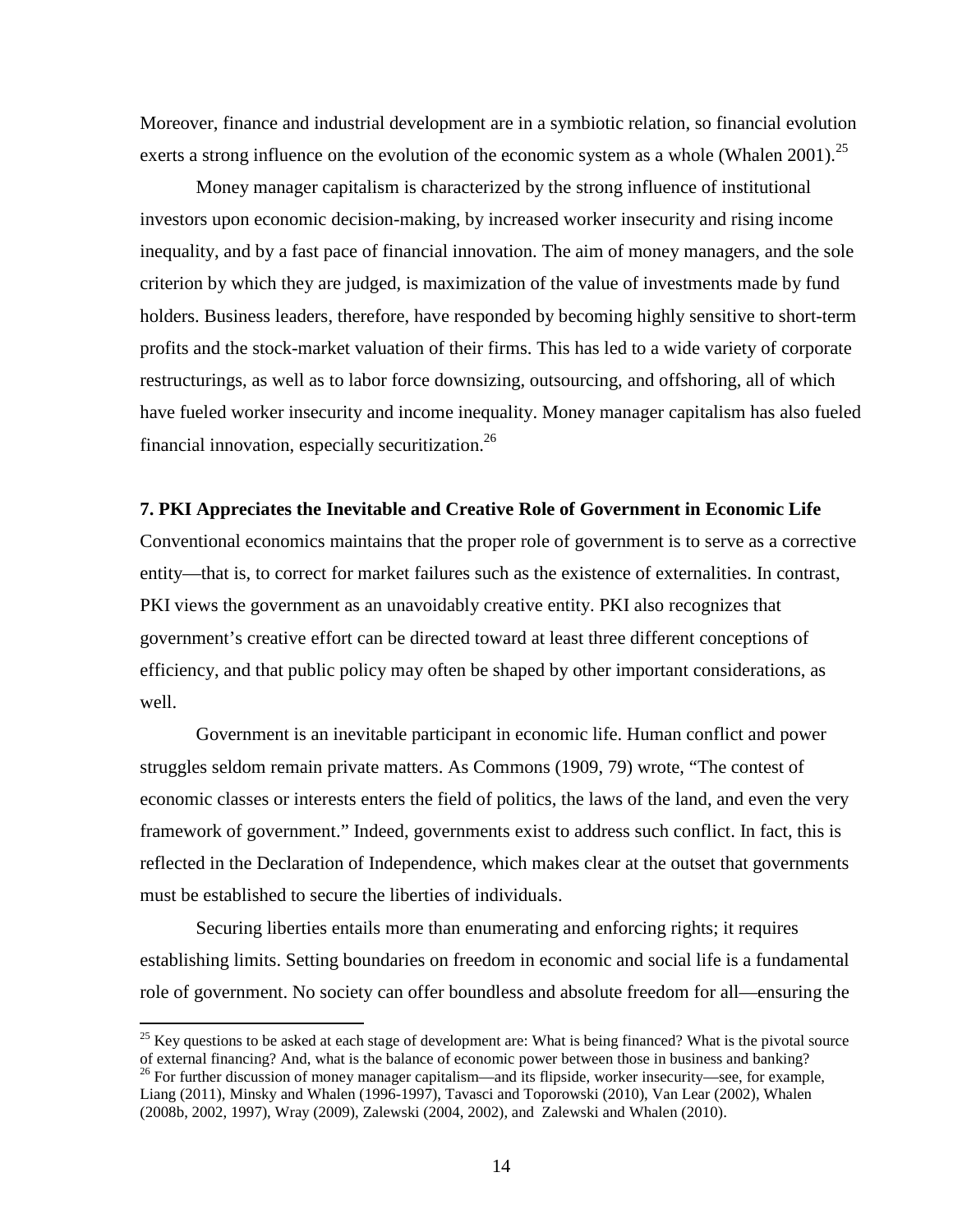liberties of one person most often requires restricting the liberties of another. As Milton Friedman (1982 [1962], 25-26) acknowledged in *Capitalism and Freedom*, "My freedom to move my fist must be limited by the proximity of your chin."

However, government is more than an umpire. Society does not merely establish a set of constitutional liberties and limits and then look to government to simply enforce the "rules of the game." Because there are always new and unexpected conflicts in economic and social life, the "game" is always evolving. That means legislative, administrative, and judicial decisions must give rights their specific meanings, and those meanings can evolve over time.<sup>[27](#page-15-0)</sup>

By setting an ever-evolving legal framework, government plays a creative role in all aspects of the economic process. For example, it is not enough to say that government must foster competitive markets; government is regularly called on to address the appropriate nature and scope of competition. The legal framework regulating competition is always evolving, and competing interests constantly seek to influence that evolution by pressing for the legitimacy of their rights and freedoms. As institutional economist Warren J. Samuels (1989, 167) writes, "Government is deeply involved in the [ongoing] definition and creation of the economy."<sup>[28](#page-15-1)</sup>

Government also plays a constructive economic role that extends beyond making (and enforcing) rules that liberate or restrain people and organizations. Through a wide range of activities—including construction of major public facilities and stabilization of the economy, for example—government accomplishes what the private sector cannot. In addition, by providing public education and other services that improve people's abilities and opportunities, government actually expands individual liberties.<sup>[29](#page-15-2)</sup>

PKI recognizes that freedom through government is as essential as freedom from government. To be sure, government action is not always broadly beneficial or without unintended consequences. But in a world where institutions matter, the state's creative role is seen as vital to economic performance and individual wellbeing. A similar view was expressed more than a century ago by the founders of the American Economic Association (1887, 35),

<span id="page-15-0"></span> $^{27}$  For discussions of the evolving legal foundations of capitalism, see, for example, Commons (1924) and Schmid (1960).

<span id="page-15-2"></span><span id="page-15-1"></span> $^{28}$  For a similar perspective, see Schmid (1999).

<sup>&</sup>lt;sup>29</sup> For similar views—expressed in the realms of economics and politics, respectively—see Commons (1934, 73) and Nicholay (1894, 180).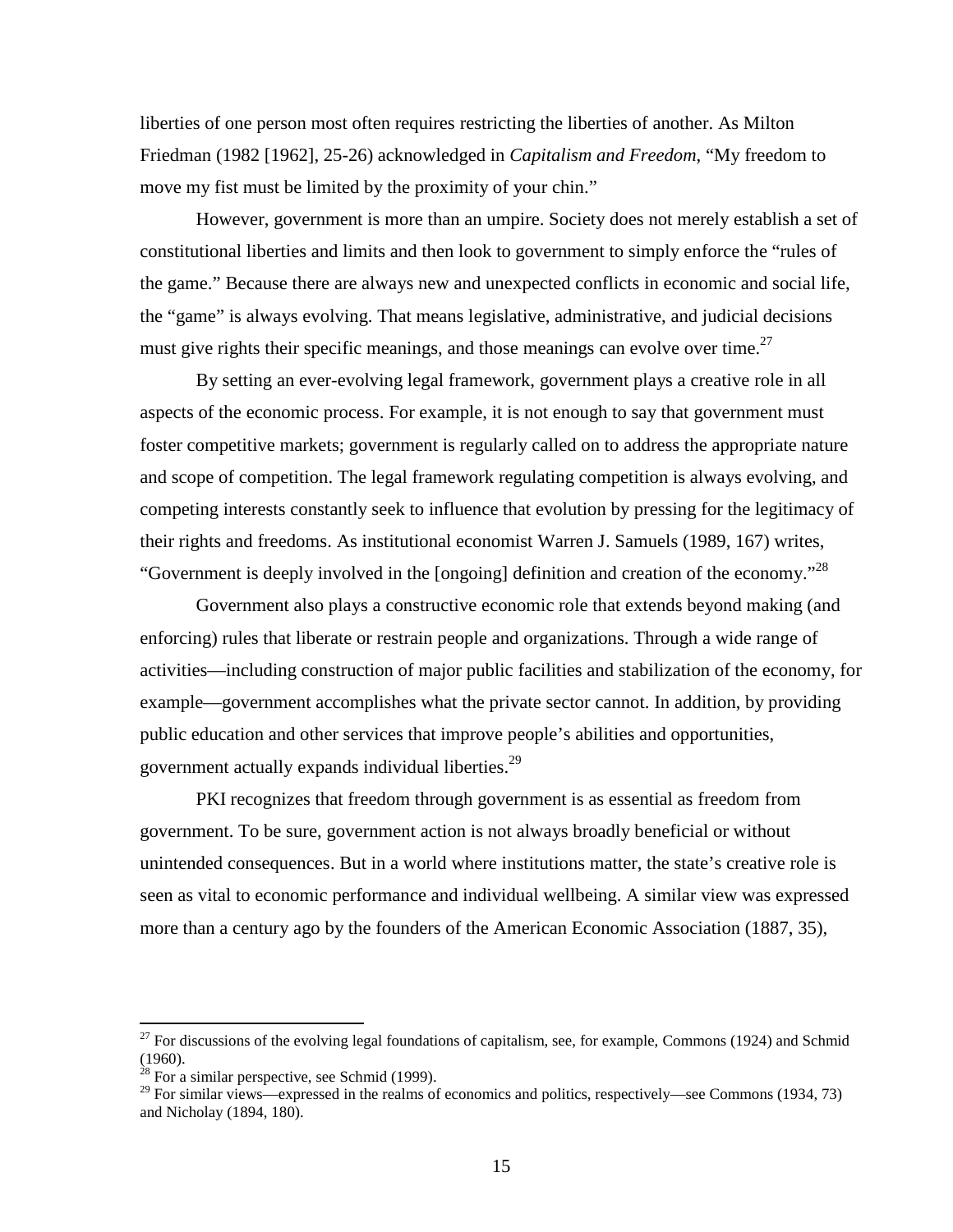who began their Statement of Principles with the following: "We regard the state as an agency whose positive assistance is one of the indispensible conditions of human progress."<sup>[30](#page-16-0)</sup>

PKI also recognizes that government action can be directed toward at least three types of efficiency—Smithian, Keynesian, and Schumpeterian. The first is the standard, allocative efficiency of conventional microeconomics (rooted, of course in the economics of Adam Smith). The second is the macroeconomic efficiency associated with full employment (that is, when actual output is equal to potential output). The third is the dynamic, or adaptive, efficiency of evolutionary economics. According to James Ronald Stanfield, dynamic efficiency focuses on economic growth over time and requires an institutional complex that "can assimilate change in an orderly fashion in which conflict is contained and largely resolved" (Stanfield 2006, 253). While dynamic efficiency is the type that most closely fits with the institutionalist foundation outlined in this article, PKI accepts that all three conceptions of efficiency have a role to play in public policy—and that policy may be shaped by other considerations as well (social justice, for example). $31$ 

# **DIRECTIONS FOR FURTHER RESEARCH**

Because PKI is a relatively new intellectual tradition, there is much room for further research. Foundations need strengthening. Existing theories need refining and updating. And policy insights need sharpening.

The foundations of PKI would benefit from further attention to methodology (or philosophical grounding) and to methods. Insight relevant to the further development of PKI methodology can be found in psychology, sociology, neuroscience, and related disciplines.<sup>[32](#page-16-2)</sup> In addition, Fernández-Huerga (2008) offers a recent contribution to this part of the PKI literature, giving special attention to motivation, cognition, and decision-making. Insight on methods can be found in the system dynamics literature and in Godley's pioneering work on stock-flow consistent modeling (Lavoie and Zezza 2012; Godley and Lavoie 2007), and Tauheed (2011) shows how such methods can bolster the foundations and utility of PKI.<sup>[33](#page-16-3)</sup>

<span id="page-16-0"></span> $30$  A similar perspective can be found in Durkheim (1933 [1893], xxiii, 386-387).

<span id="page-16-1"></span><sup>&</sup>lt;sup>31</sup> For further discussion of other considerations, see, for example, Marangos and Whalen (2011, 166-67) and Minsky and Whalen (1996-1997, 161-162).

<span id="page-16-2"></span> $32$  For a modest examination of sociology, see Brazelton and Whalen (2011: 42-43).

<span id="page-16-3"></span><sup>&</sup>lt;sup>33</sup> For another constructive examination of methods, see Atkinson and Oleson (1996), and for a recent application, see Whalen (2011b).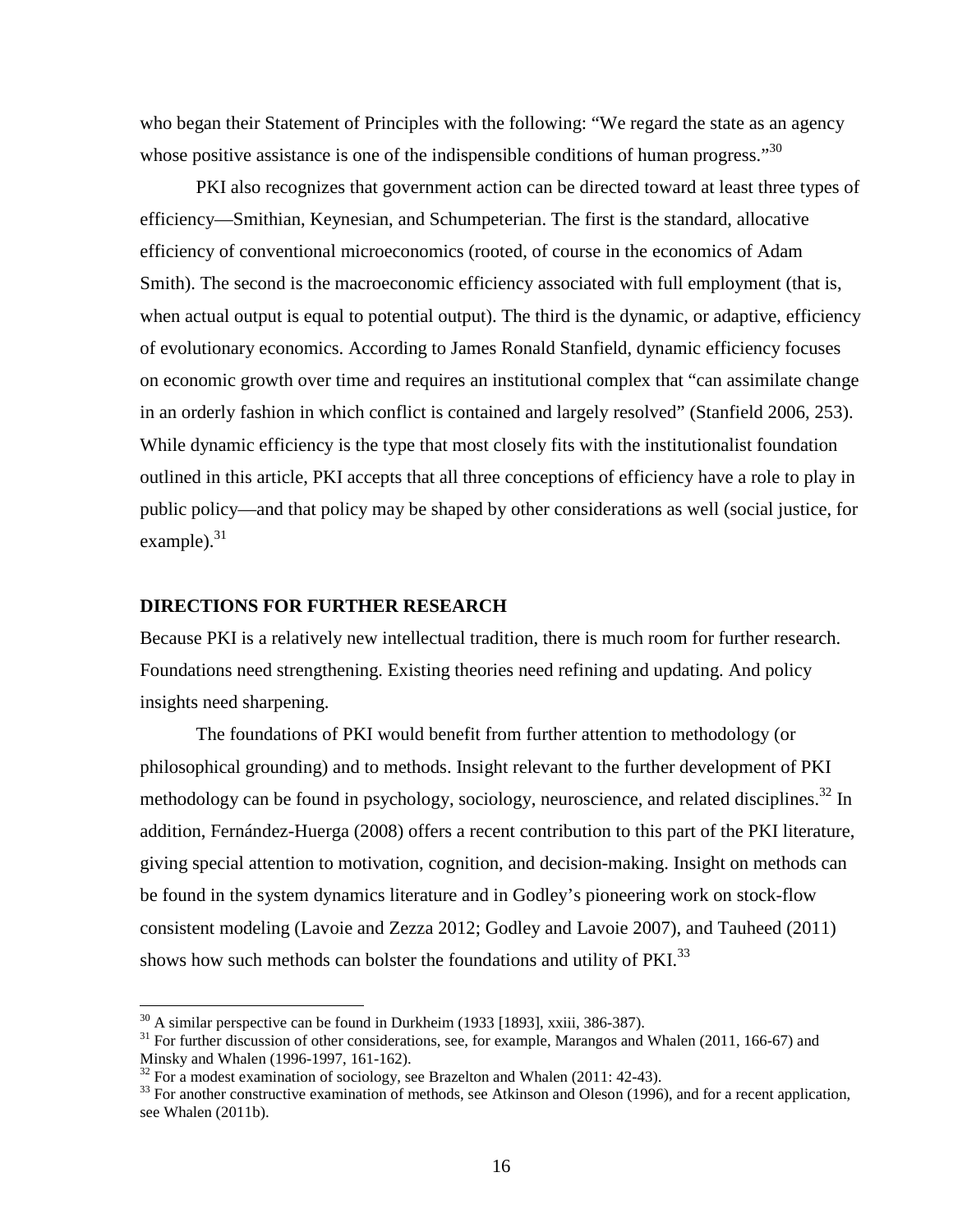The theories of PKI will always need refining and updating because they are grounded in a dynamic institutional reality. However, the following aspects of theory deserve special attention. The FIH and the Schumpeter-Minsky theory of capitalist development need to be more fully integrated, especially since business cycles are both a cause and consequence of structural economic change. The study of money-manager capitalism needs to be more closely connected to literature on financialization and globalization. The relationship between moneymanager capitalism and economic insecurity (and income inequality) deserves more attention. And PKI needs to give particular attention to the challenges of global economic development and sustainability.<sup>[34](#page-17-0)</sup>

PKI offers important insights on public policy—its analyses have led to development of innovative policy options on economic stabilization and financial regulation, for example—but achieving sustainable and broadly shared prosperity in a dynamic economy will require considerably more policy analysis. One challenge ahead is the need to contain financial fragility while preserving economic dynamism. Another is the challenge of meeting near-term socioeconomic needs while addressing long-term fiscal challenges. Those are daunting challenges, but PKI—like both institutional economics and Post-Keynesianism—was created to contribute to the resolution of real-world problems, not to engage in a purely academic exercise.<sup>[35](#page-17-1)</sup>

#### **CONCLUSION: A PROMISING FUTURE**

PKI, which draws heavily on the contributions of Hyman Minsky, does not have all the answers needed to reform economic theory and policy after the Great Recession. Nevertheless, it combines insights from two traditions that have been asking the right questions for years—and it has proven itself relevant to the recent global financial crisis and prescient about economic insecurity and income inequality. There is much more to do, but institutionalism and Post-Keynesianism have reached their common destination, and PKI offers a promising way forward.

<span id="page-17-0"></span><sup>&</sup>lt;sup>34</sup> For valuable insights on development and sustainability from perspectives compatible with PKI, respectively, see Tavasci and Toporowski (2010) and Holt et al. (2009). For further discussion of sustainability, see Senge et al.  $(2008)$ .

<span id="page-17-1"></span><sup>35</sup> For policy insights from a PKI perspective, as well as a further discussion of the future of PKI, see Whalen (2011c).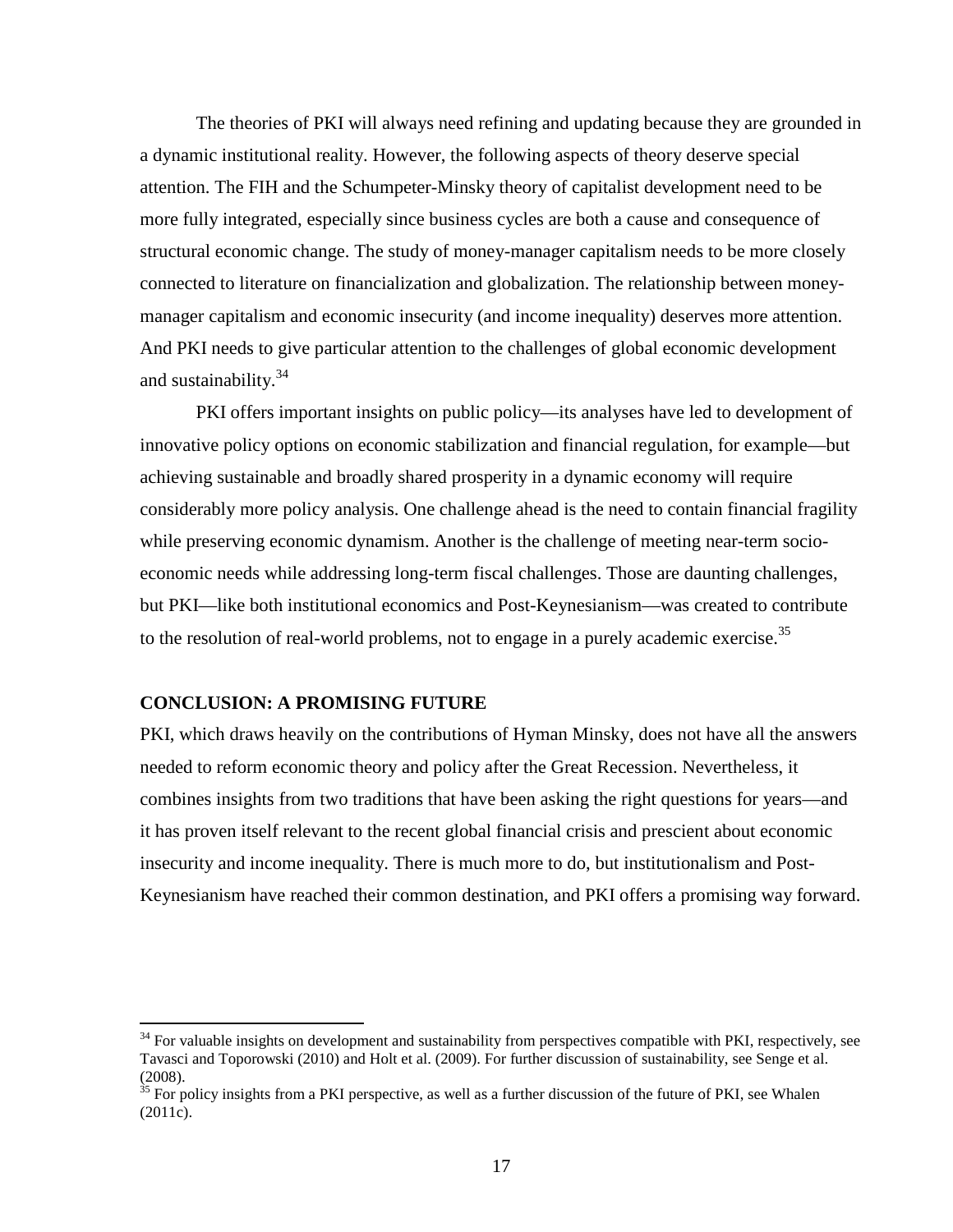#### **REFERENCES**

- Appelbaum, E. 1979. "The Labor Market." In A.S. Eichner (ed.), *A Guide to Post-Keynesian Economics*. White Plains, NY: M.E. Sharpe, 100–119.
- Atkinson, G., and T. Oleson. 1998. "Commons and Keynes: Their Assault on Laissez Faire." *Journal of Economic Issues* 32(4): 1019–1030.

———. 1996. "Institutional Inquiry: The Search for Similarities and Differences." *Journal of Economic Issues* 30(3): 701–713.

- Atkinson, G., and C.J. Whalen . 2011. "Futurity: Cornerstone of Post-Keynesian Institutionalism." In C.J. Whalen (ed.), *Financial Instability and Economic Security after the Great Recession*. Cheltenham, UK: Edward Elgar, 53–75.
- American Economic Association. 1887. "Constitution." In *Publications of the American Economic Association, Volume 1*. Baltimore: American Economic Association, 35–37.
- Barbera, R. 2009. *The Cost of Capitalism: Understanding Market Mayhem and Stabilizing our Economic Future*. New York: McGraw Hill.
- Brainard, W.C., and J. Tobin. 1968. "Pitfalls in Financial Model Building." *American Economic Review* 58(2): 99–122.
- Brazelton, W.R. 1981. "Post-Keynesian Economics: An Institutional Compatibility?" *Journal of Economic Issues* 15(2): 531–542.
- Brazelton, W.R., and C.J. Whalen. 2011. "Towards a Synthesis of Institutional and Post-Keynesian Economics." In C.J. Whalen (ed.), *Financial Instability and Economic Security after the Great Recession*. Cheltenham, UK: Edward Elgar, 28–52.
- Brown, C. 2008. *Inequality, Consumer Spending, and the Saving Puzzle*. Cheltenham, UK: Edward Elgar.
- Caballero, R.J. 2010. "Macroeconomics after the Crisis: Time to Deal with the Pretense-of-Knowledge Syndrome." *Journal of Economic Perspectives* 24(4): 85–102.
- Chasse, J.D. 1991. "John R. Commons and John Maynard Keynes: Two Philosophies of Action." *Journal of Economic Issues* 25(2): 441–448.
- Commons, J.R. 1934. *Institutional Economics: Its Place in Political Economy.* New York, Macmillan.
- ———. 1924. *Legal Foundations of Capitalism*. New York: Macmillan.
- ———. 1909. "American Shoemakers, 1648-1895: A Sketch of Industrial Evolution." *Quarterly Journal of Economics* 24(1): 39–84.
- Crotty, J.R. 1990. "Keynes on the Stages of Development of the Capitalist Economy: The Institutional Foundation of Keynes's Methodology." *Journal of Economic Issues* 24(3): 761–780.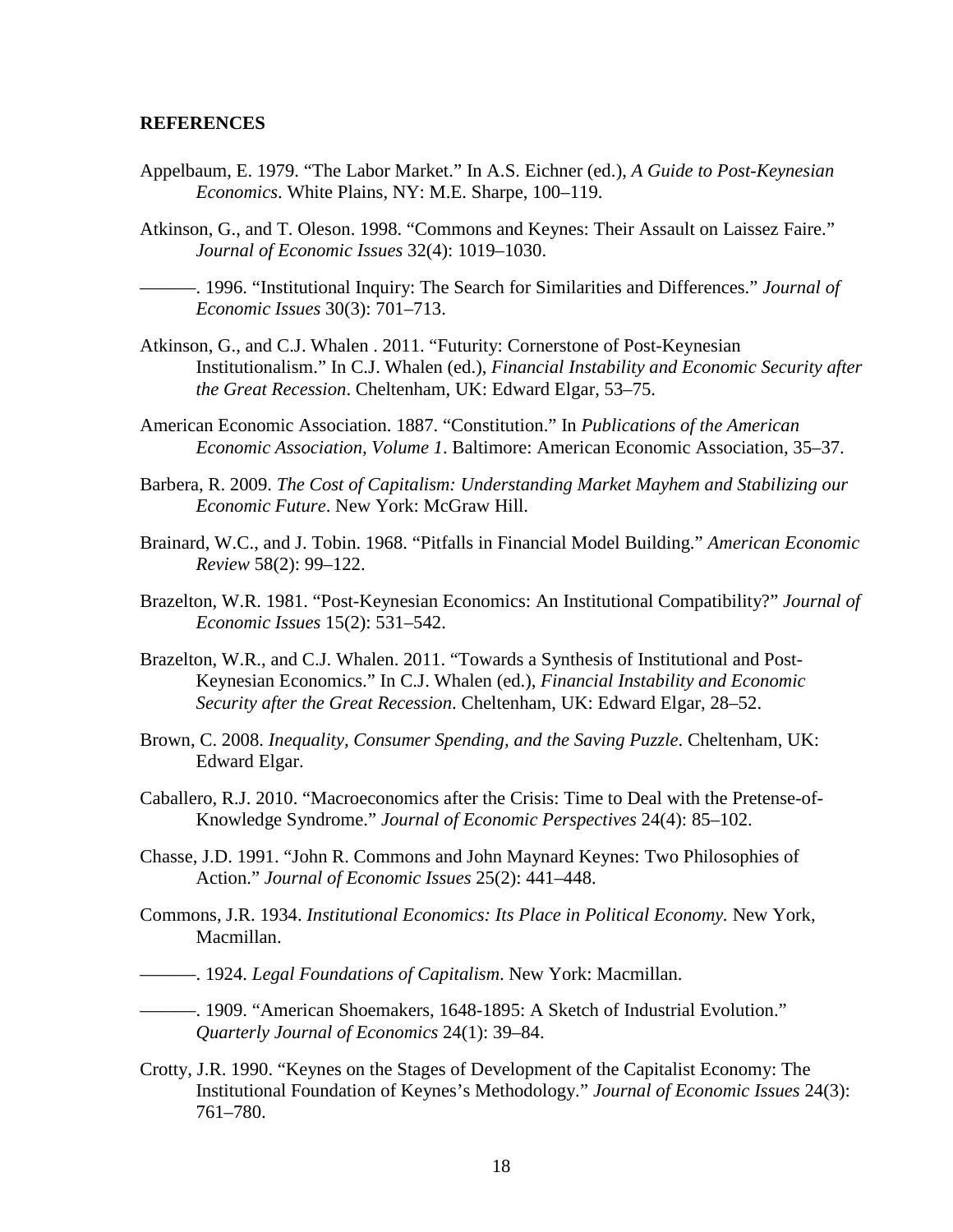- Dillard, D. 1986. "The Institutional Principle of the Principles of Economics." *Journal of Economic Issues* 20(2): 355–363.
- ———. 1980. "A Monetary Theory of Production: Keynes and the Institutionalists." *Journal of Economic Issues* 14(2): 255–273.
- Dugger, W.M. 1996. "Redefining Economics: From Market Allocation to Social Provisioning." In C.J. Whalen (ed.), *Political Economy for the 21st Century*. Armonk, NY: M.E. Sharpe, 31–43.
- Durkheim, E. 1933 [1893]. *The Division of Labor in Society.* Trans. George Simpson. New York: The Free Press.
- Ferandez, L., F. Kaboub, and Z. Todorova. 2008. "On Democratizing Financial Turmoil: A Minskyan Analysis of the Subprime Crisis." Working Paper No. 548. Annandale-on-Hudson, NY: Levy Economics Institute of Bard College.
- Fernández-Huerga, E. 2008. "The Economic Behavior of Human Beings: The Institutional/Post-Keynesian Model." *Journal of Economic Issues* 43(3): 709–726.
- Folbre, N. 2001. *The Invisible Heart: Economics and Family Values*. New York: The New Press.
- Foster, J.F. 1981. "The Fundamental Principles of Economics." *Journal of Economic Issues* 15(4): 937–942.
- Friedman, M. 1982 [1962]. *Capitalism and Freedom*. Chicago: University of Chicago Press.
- Galbraith, J.K. 1979. "The Valid Image of the Modern Economy, and Power and the Useful Economist." In *Annals of an Abiding Liberal*. New York: Meridian, 3-19 and 353-371.
- Godley, W., and M. Lavoie. 2007. *Monetary Economics: An Integrated Approach to Credit, Money, Income, Production, and Wealth*. Houndmills, UK: Palgrave Macmillan.
- Gordon, R.A. 1976. "Rigor and Relevance in a Changing Institutional Setting." *American Economic Review* 66(1): 1–14.
- Hall, P.A., and D. Soskice (eds.). 2001. *Varieties of Capitalism: The Institutional Foundations of Comparative Advantage.* New York: Oxford University Press.
- Hatzius, J., and S. Stehn. 2011a. "A More Downbeat Message from our Financial Balances Model." *US Daily*. Goldman Sachs Global Economics, Commodities and Strategy Research.
- ———. 2011b. "Private Boost, Public Restraint." *US Economics Analyst*. Goldman Sachs Global Economics, Commodities and Strategy Research (24 June).
- Holt, R., S. Pressman, and C.L. Spash (eds.). 2009. *Post-Keynesian and Ecological Economics: Confronting Environmental Issues*. Cheltenham, UK: Edward Elgar.
- Kaboub, F. 2011. "Understanding and Preventing Financial Instability: Post-Keynesian Institutionalism and Government as Employer of Last Resort." In C.J. Whalen (ed.),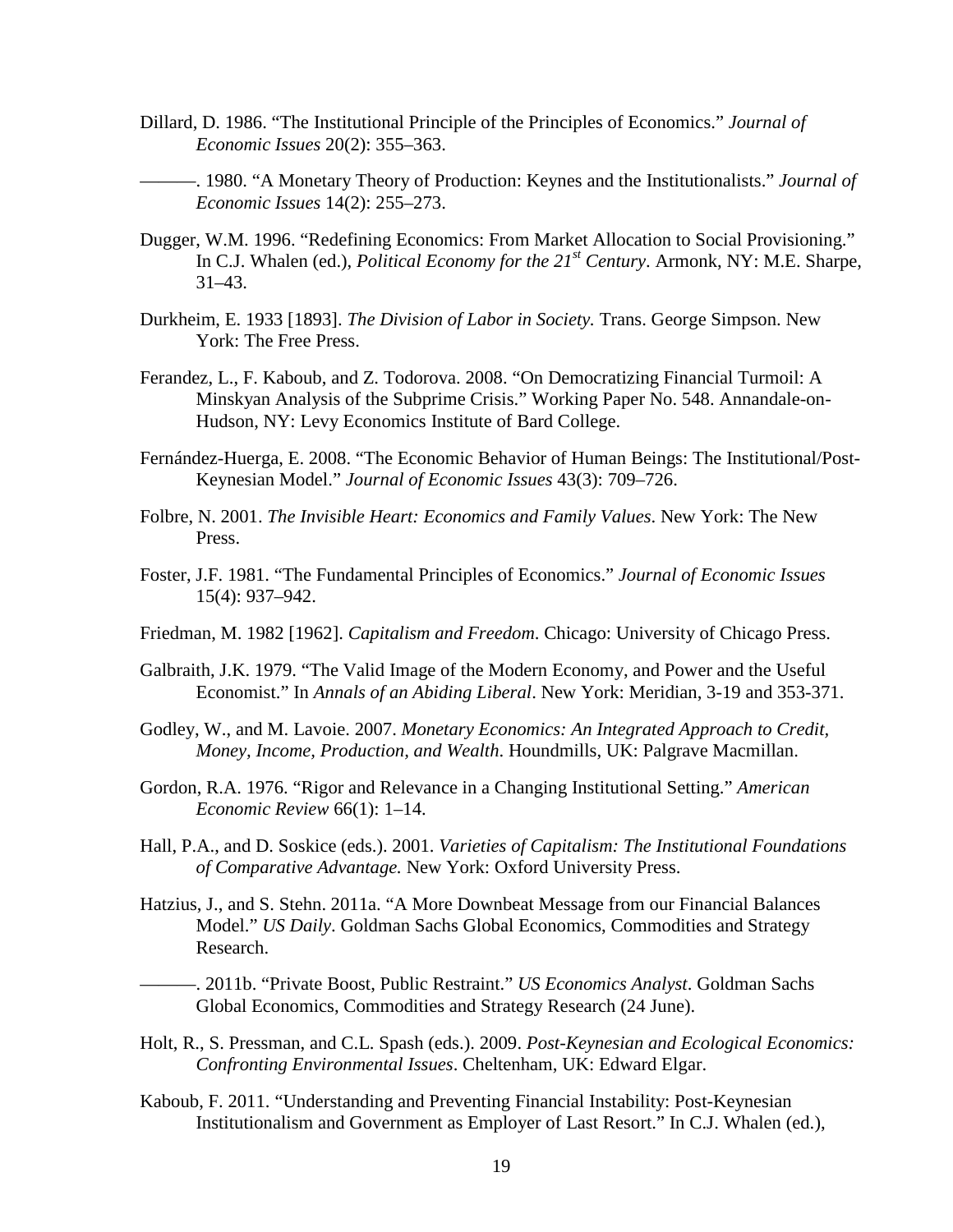*Financial Instability and Economic Security after the Great Recession*, Cheltenham, UK: Edward Elgar, 73–90.

- Kates, S. 2011. "Subverting Say's Law: Harlan McCracken and the Commons-Keynes connection." C.J. Whalen (ed.), *Financial Instability and Economic Security after the Great Recession*. Cheltenham, UK: Edward Elgar, 15–27.
- Keller, R.R. 1983. "Keynesian and Institutional Economics: Compatibility and Complementarity?" *Journal of Economic Issues* 17(4): 1087–1095.
- Keynes, J.M. 1937. "The General Theory of Employment." In *Quarterly Journal of Economics* 51(2): 209–223.
- Krugman, P. 2009a. "The Return of Depression Economics, Part III: The Night They Reread Minsky." Lecture delivered at the London School of Economics and Political Science, June 10.
	- ———. 2009b. "How Did Economists Get It So Wrong?" *The New York Times*, September 2. http://www.nytimes.com/2009/09/06/magazine/06Economic-t.html
- Lavoie, M., and G. Zezza (eds.). 2012. *The Stock-Flow Consistent Approach: Selected Writings of Wynne Godley*. Houndmills, UK: Palgrave Macmillan.
- Lee, F.S. 1996. "Pricing and the Business Enterprise." In C.J. Whalen (ed.), *Political Economy for the 21st Century: Contemporary Views on the Trend of Economics*. Armonk, NY: M.E. Sharpe, 87–102.
- Liang, Y. 2011. "Money-Manager Capitalism, Capital Flows, and Development in Emerging Economies: A Post-Keynesian Institutionalist Analysis." In C.J. Whalen (ed.), *Financial Instability and Economic Security after the Great Recession*. Cheltenham, UK: Edward Elgar, 197–204.
- Marangos, J., and C.J. Whalen. 2011. "Evolution without Fundamental Change: The Washington Consensus on Economic Development and Its Significance for Post-Keynesian Institutionalism." In C.J. Whalen (ed.), *Financial Instability and Economic Security after the Great Recession*. Cheltenham, UK: Edward Elgar, 153–178.
- Marshall, R. 1983. "Comments on the Institutionalist View of Reaganomics." *Journal of Economic Issues* 17(2): 503–506.
- May, A.M. 1996. "The Challenge of Feminist Economics." In C.J. Whalen (ed.), *Political Economy for the 21st Century: Contemporary Views on the Trend of Economics*. Armonk, NY: M.E. Sharpe, 67–85.
- Minsky, H.P. 1969. "Private Sector Asset Management and the Effectiveness of Monetary Policy: Theory and Practice." The Journal of Finance 24(2): 223–228.

———. 1975. *John Maynard Keynes.* New York: Columbia University Press.

———. 1982. *Can 'It' Happen Again? Essays in Instability and Finance*. Armonk, NY: M.E. Sharpe.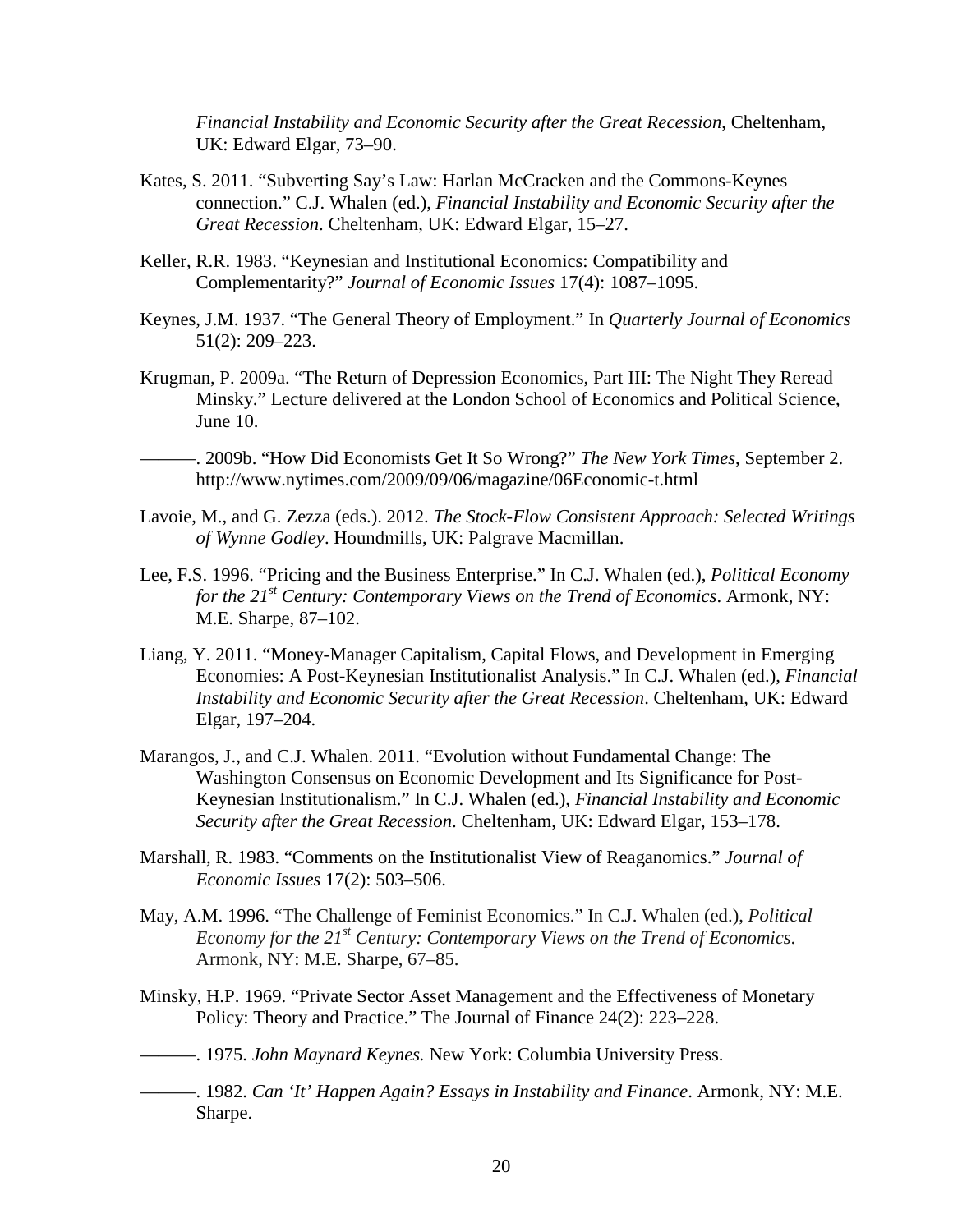- ———. 1986. *Stabilizing an Unstable Economy*. New Haven: Yale University Press.
- ———. 1990. "Schumpeter: Finance and Evolution." In A. Heertje, and M. Perlman (eds.), *Evolving Technology and Market Structure*. Ann Arbor: University of Michigan Press: 51–74.
- ———. 1992. "The Financial Instability Hypothesis." Working Paper, No. 74. Annandale-on-Hudson, NY: Levy Economics Institute of Bard College.
- ———. 1993. "Schumpeter and Finance." In S. Biasco, A. Roncaglia, and M. Salvati (eds.), *Markets and Institutions in Economic Development*. New York: St. Martin's, 103–115.
- ———. 1996. "Uncertainty and the Institutional Structure of Capitalist Economy." In *Journal of Economic Issues* 30 (2): 357–368.
- Minsky, H.P., and C.J. Whalen. 1996-1997. "Economic Insecurity and the Institutional Prerequisites of Successful Capitalism." *Journal of Post-Keynesian Economics* 19(2): 155–170.
- Mitchell, W.C. 1941. *Business Cycles and Their Causes*. Berkeley: University of California Press.
- Nicholay, J.G. 1894. *Abraham Lincoln: Complete Works*. New York: The Century Company.
- Niggle, C. 2006. "Evolutionary Keynesianism: A Synthesis of Institutionalist and Post-Keynesian Macroeconomics." *Journal of Economic Issues* 40(2): 405–412.
- Peterson, W.C. 1977. "Institutionalism, Keynes and the Real World." *Journal of Economic Issues* 11(2): 201–221.
- Piore, M.J., and C.F. Sable. 1984. *The Second Industrial Divide: Possibilities for Prosperity*. New York: Basic Books.
- Pollin, R. 2008. "We're All Minskyites Now." *The Nation,* (17 November), 6–7.
- Samuels, W.J. 1989. "Some Fundamentals of the Economic Role of Government." In W.J. Samuels (ed.), *Fundamentals of the Economic Role of Government.* Westport, Connecticut: Greenwood Press, 167–172.
- Senge, P., B. Smith, N. Kruschwitz, J. Laur, and S. Schley. 2008. *The Necessary Revolution: How Individuals and Organizations are Working Together to Create a Sustainable World.* New York: Broadway Books.
- Schmid, A.A. 1999. "Government, Property, Markets...In That Order...Not Government Versus Markets." In N. Mercuro, and W.J. Samuels (eds.) *The Fundamental Interrelationships between Government and Property.* Stamford: JAI Press, 237–242.
	- ———. 1960. *Evolution of Michigan Water Laws: Response to Economic Development.* East Lansing: Michigan Agricultural Experiment Station.
- Schumpeter, J.A. 1976 [1942]. *Capitalism, Socialism, and Democracy*. New York: Harper Torchbooks.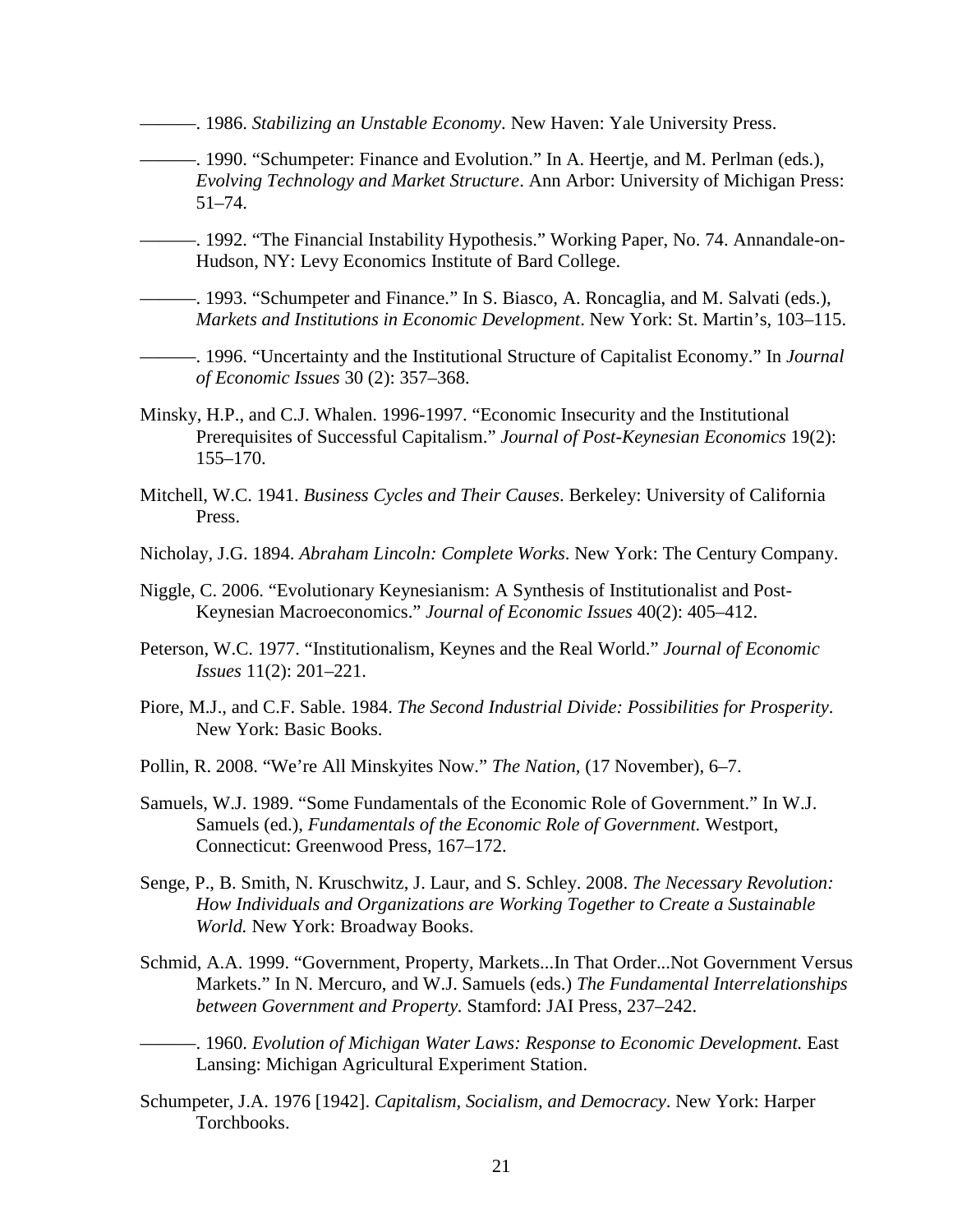- Skidelsky, R. 2003. *John Maynard Keynes, 1883-1946: Economist, Philosopher, Statesman.* New York: Penguin Books.
- Stanfield, J.R. 2006. "From OIE and NIE toward EE: Remarks upon Receipt of the Veblen-Commons Award." *Journal of Economic Issues* 40(2): 249–259.
- Stiglitz, J.E. 2010. *Freefall: America, Free Markets, and the Sinking of the World Economy*. New York: W.W. Norton and Company.
- Summers, L.H. 2011. *Conversation on New Economic Thinking*. Institute for new Economic Thinking, April 4. http://ineteconomics.org/people/participants/larry-summers
- Tauheed, L. 2011. "A Proposed Methodological Synthesis of Post-Keynesian and Institutional Economics." In *Journal of Economic Issues* 45(4): 819–838.
- Tavasci, D. and J. Toporowski. 2010. *Minsky, Crisis, and Development*. Houndmills, UK: Palgrave Macmillan.
- Thompson, C.C. (ed.). 1967. *Institutional Adjustment: A Challenge to a Changing Economy*. Austin, TX: University of Texas Press.
- Todorva, Z.K. 2009. *Money and Households in a Capitalist Economy: A Gendered Post-Keynesian-Institutional Analysis*. Cheltenham, UK: Edward Elgar.
- Tymoigne, E. 2003. "Keynes and Commons on Money." *Journal of Economic Issues* 37(3): 527–545.
- ———. 2007. "A Hard-Nosed Look at Worsening US Household finance." *Challenge* 50(4): 88—111.
- Van Lear, W. 2002. *A Populist Challenge to Corporate Capitalism*. River Edge, New Jersey: World Scientific.
- Waller, W. 2005. "Accidental Veblenian, Intentional Institutionalist and Inevitable Feminist." *Journal of Economic Issues* 39(2): 327–334.
- Weller, C., and K. Sabatini. 2007. "The Financial Vulnerability of Families." *Challenge* 50(3): 72–972.
- Whalen, C.J. 1997. "Money-Manager Capitalism and the End of Shared Prosperity." Journal of Economic Issues 31(2): 517–525.

———. 2001. "Integrating Schumpeter and Keynes: Hyman Minsky's Theory of Capitalist Development." Journal of Economic Issues 35(4): 805–823.

———. 2002. "Money-Manager Capitalism: Still Here, But Not Quite as Expected." Journal of Economic Issues 36(2): 401–406.

———. 2007. "The U.S. Credit Crunch of 2007: A Minsky Moment." Public Policy Brief No. 92. Annandale-on-Hudson, NY: Levy Economics Institute of Bard College.